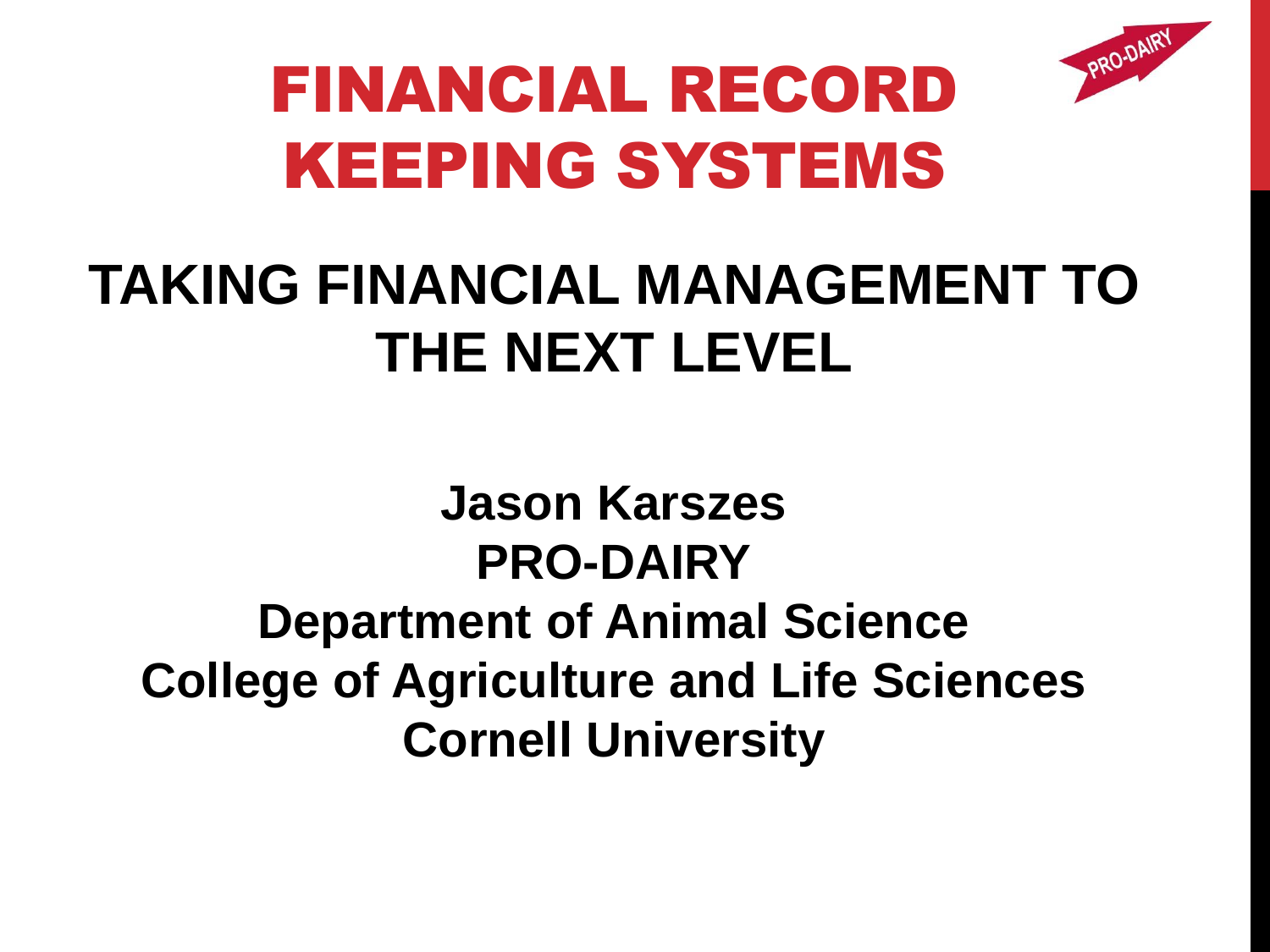

#### HISTORICAL BASIS FOR FINANCIAL RECORDS

- **Required by IRS**
- **Required by regulations**
- **Required by lenders**

**Question: For what purpose were these requirements developed?**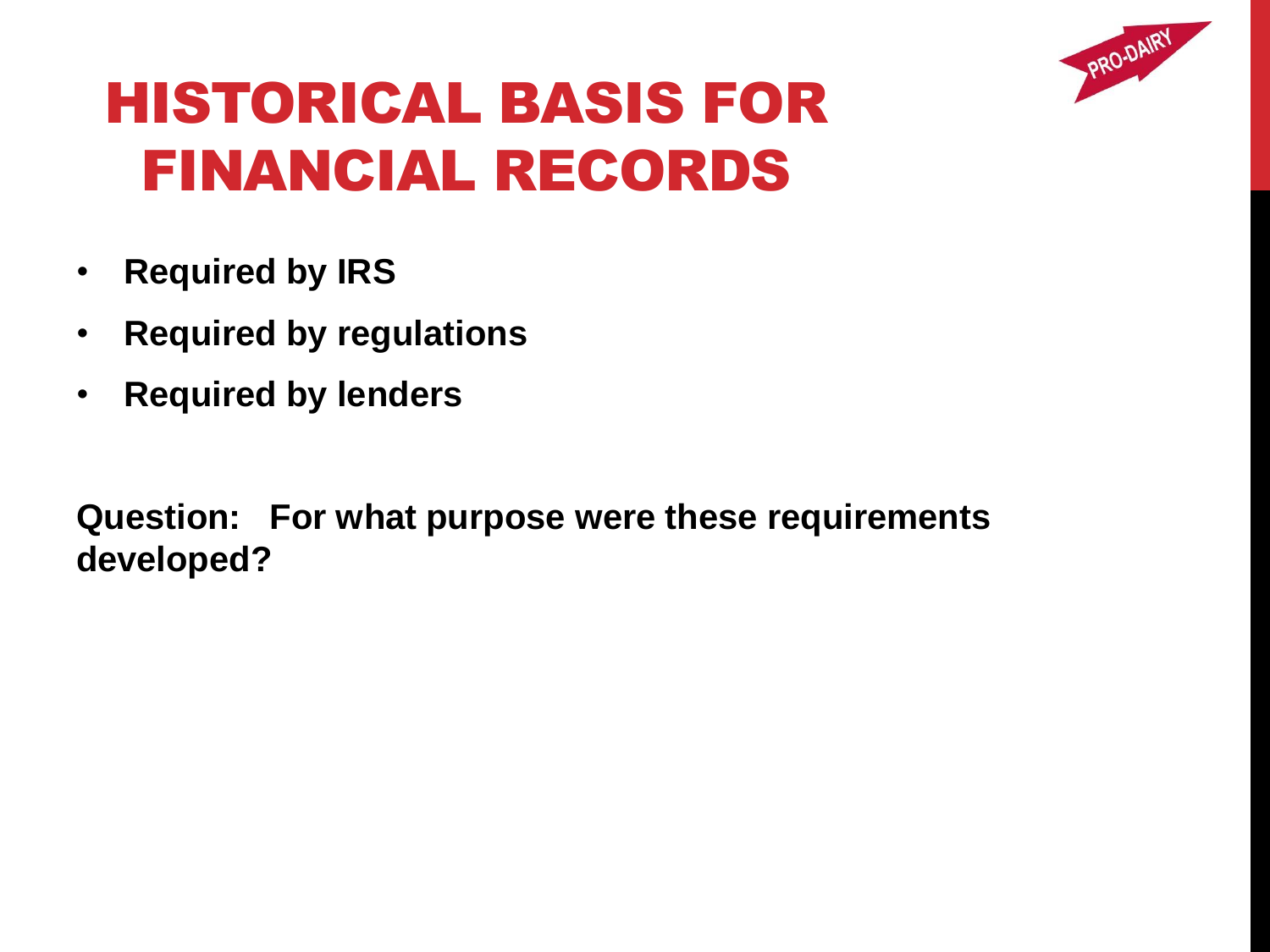#### ACCOUNTING SYSTEMS



- **Used by majority of farms and small businesses**
- **Easy**
- **Allows tax management**
- **Not an accurate picture of income or costs for periods of time**
- **Adjustments necessary to develop information for management**



• **Double entry system**

PRO-DAIRY

- **Time consuming and detail oriented**
- **Accurate picture at any time of income and expenses**
- **Very few farms do accrual accounting**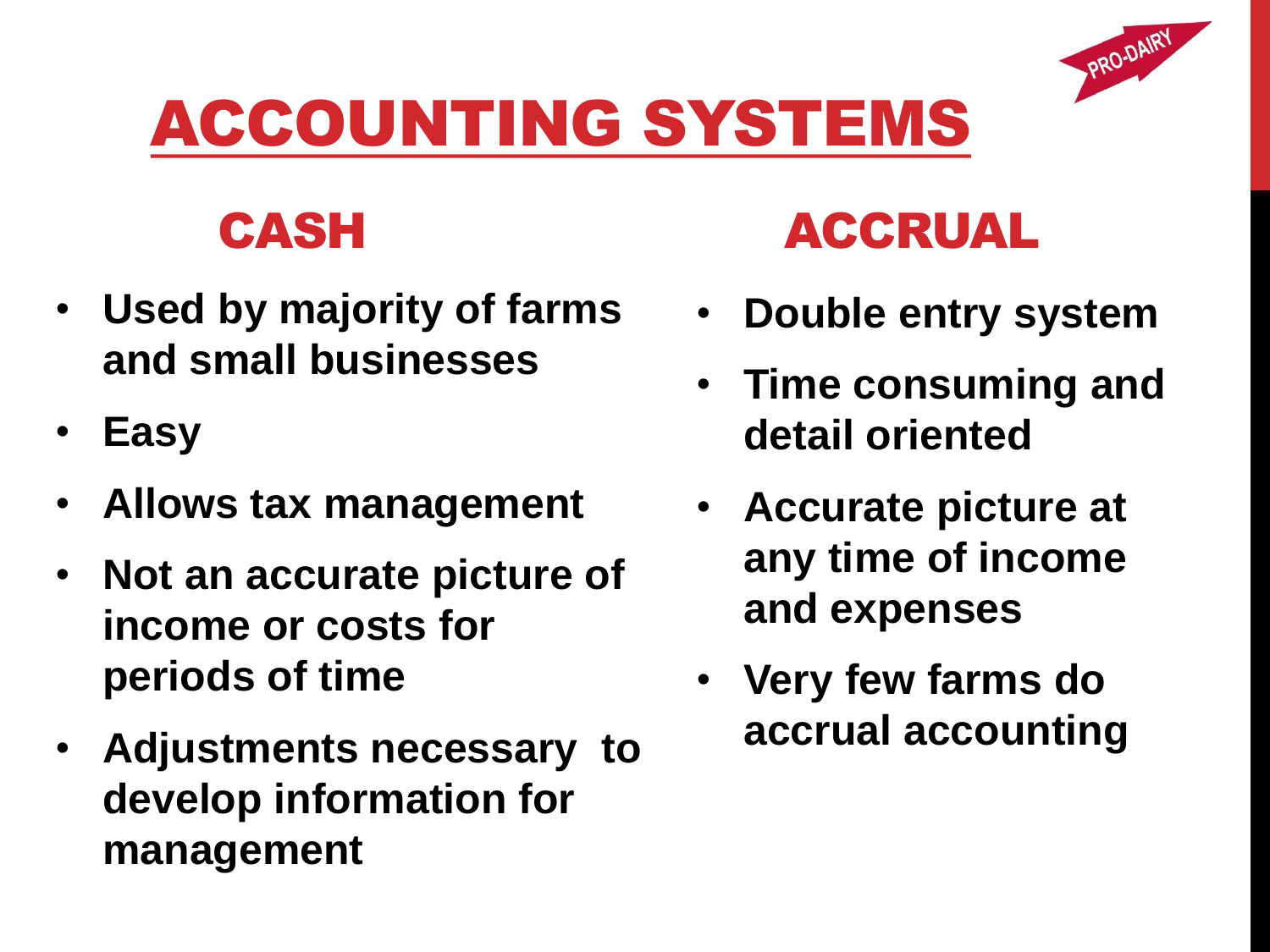

#### CASH ADJUSTED INFORMATION

- **Within accounting programs the following are recorded**
	- Account payables
	- Account receivables
	- Inventories
- **If the above is entered, then the system can generate an accrual report**
- **A cash adjusted report – not an accrual report**
- **If not everything is entered, report may still say accrual but won't be accurate**
- **This systems are what farms are moving towards**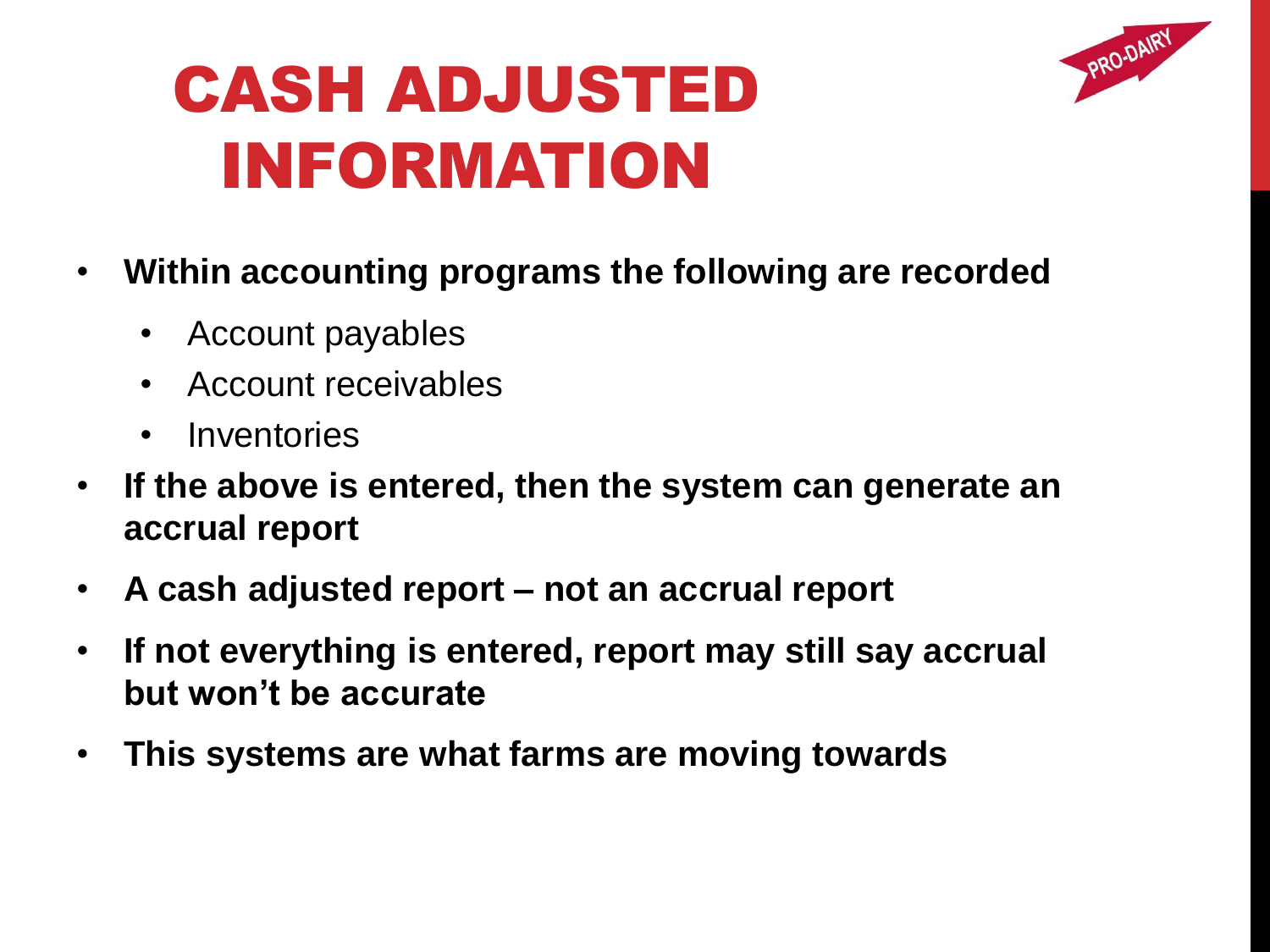#### RECORD KEEPING METHODS

PRO-DAIRY

- **Shoe box**
- **Brown paper bags**
- **Account book**
- **Personal finance software**
	- Quicken
	- Money
- **Computerized shoe box**
- **Business accounting software**
	- Quickbooks
	- Center Point
	- Peachtree
	- Farmworks
	- Others?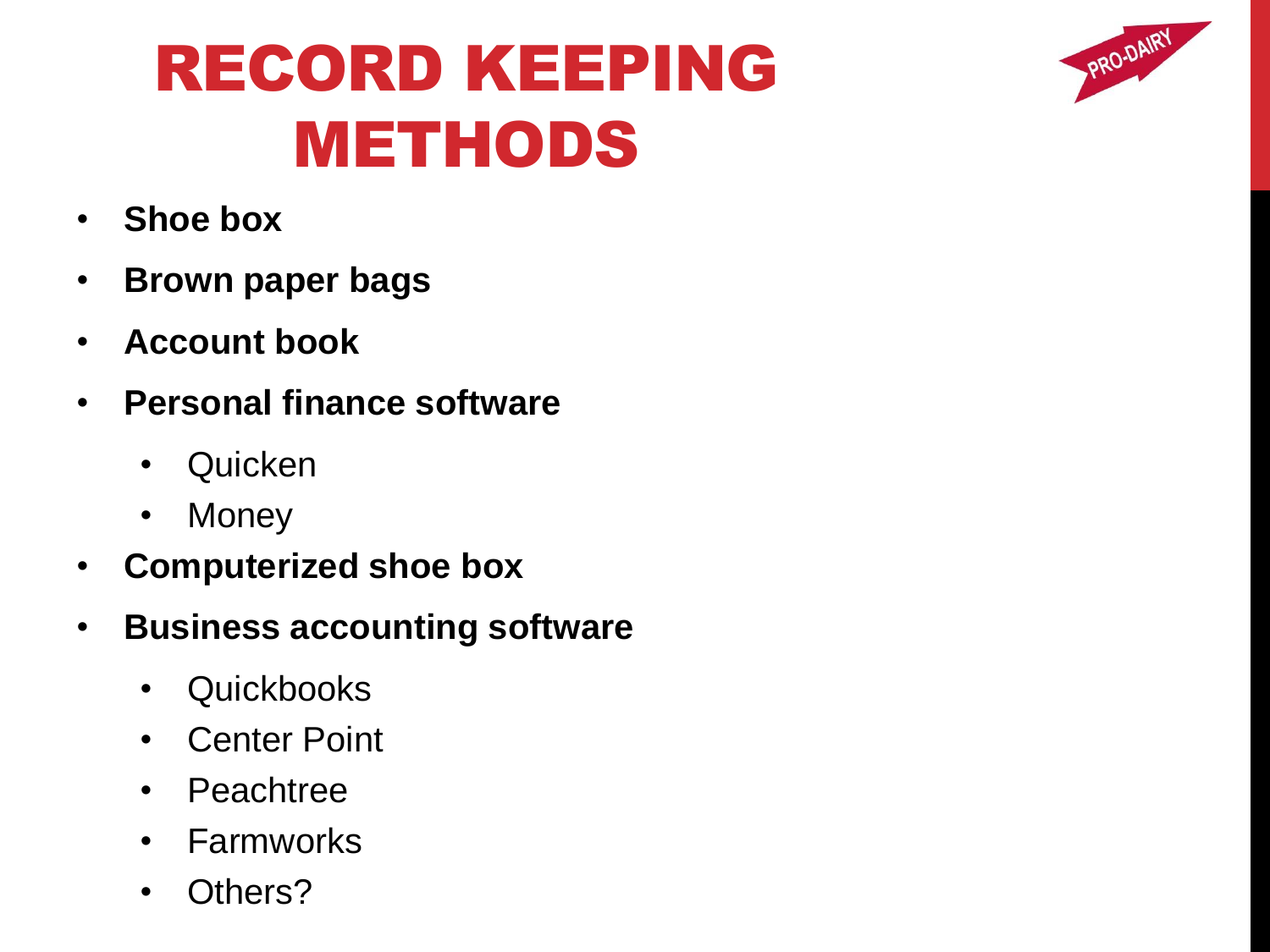

#### TA-DA RECORDS

**Keys for the accounting system:**



- Accurate
- **D**etailed



#### **How the records are used is more important than how they are kept**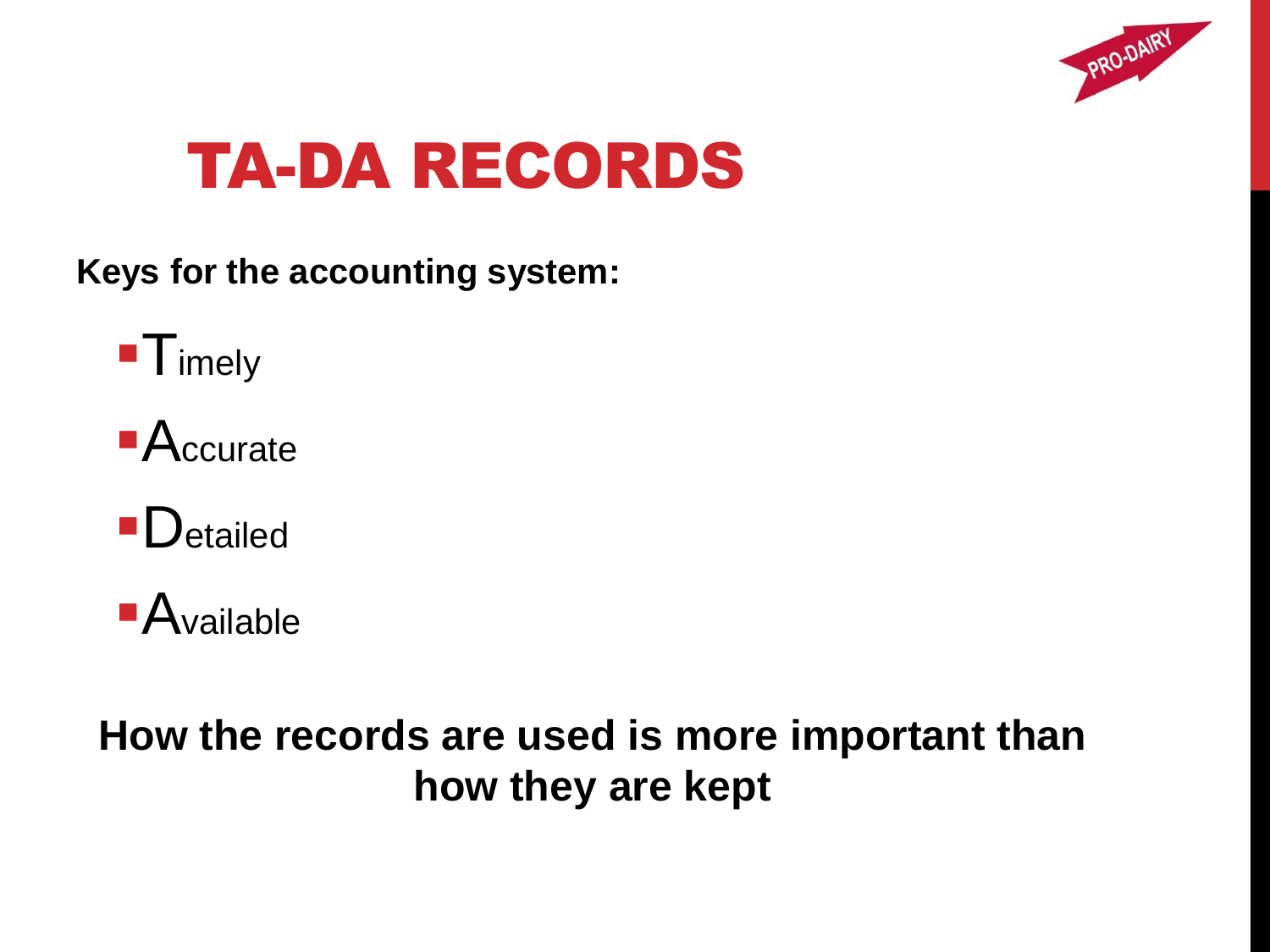

# RECORD KEEPING APPROACHES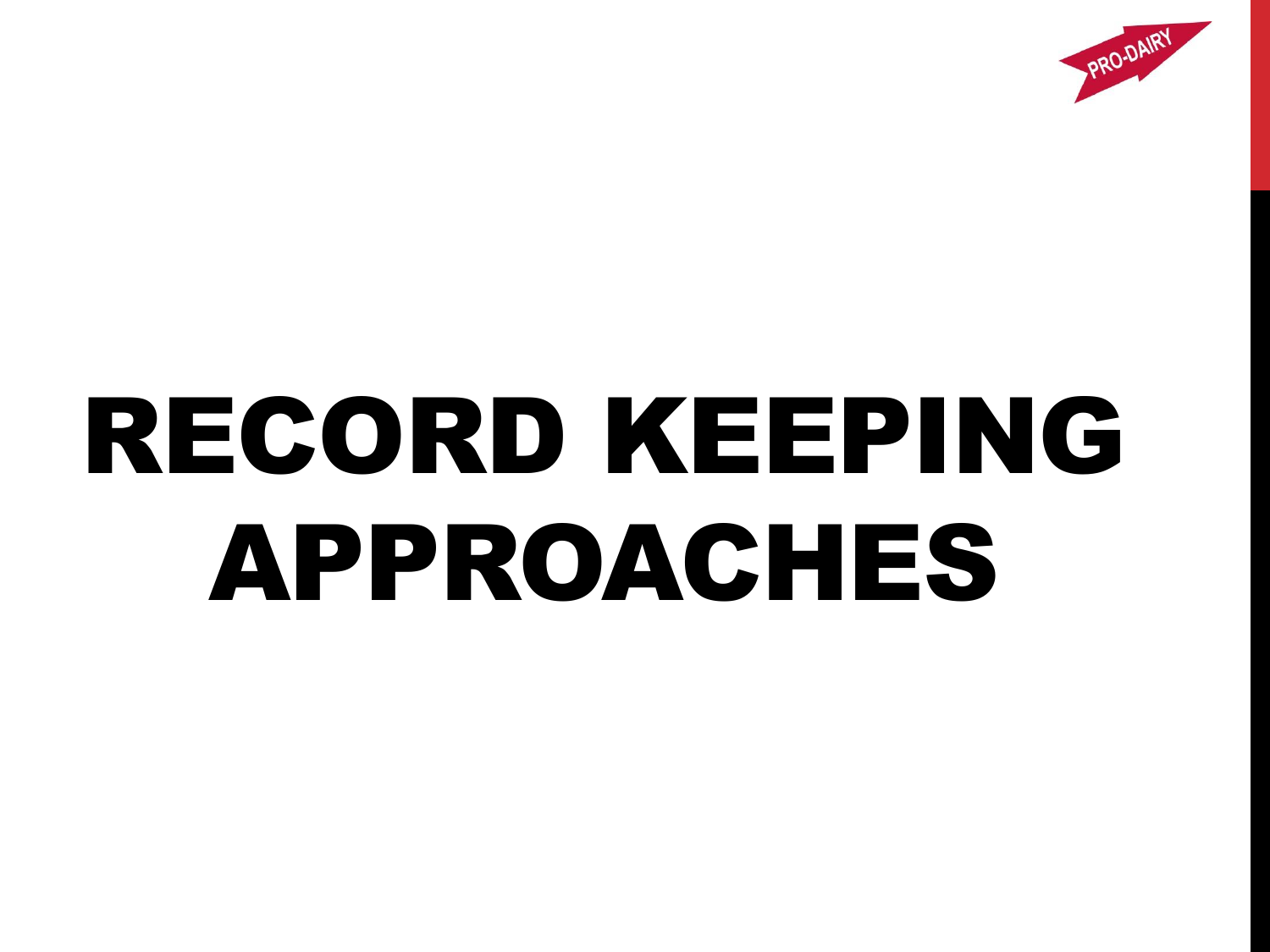

#### WHOLE FARM

- **Records for the whole business**
- **Initial chart of accounts set up for IRS purposes**
- **Additional detail added for management purposes**
	- Ex: chart of accounts for DFBS
- **How did the whole business do?**
- **What are key income and cost categories doing?**
- **Generalized cost accounting system**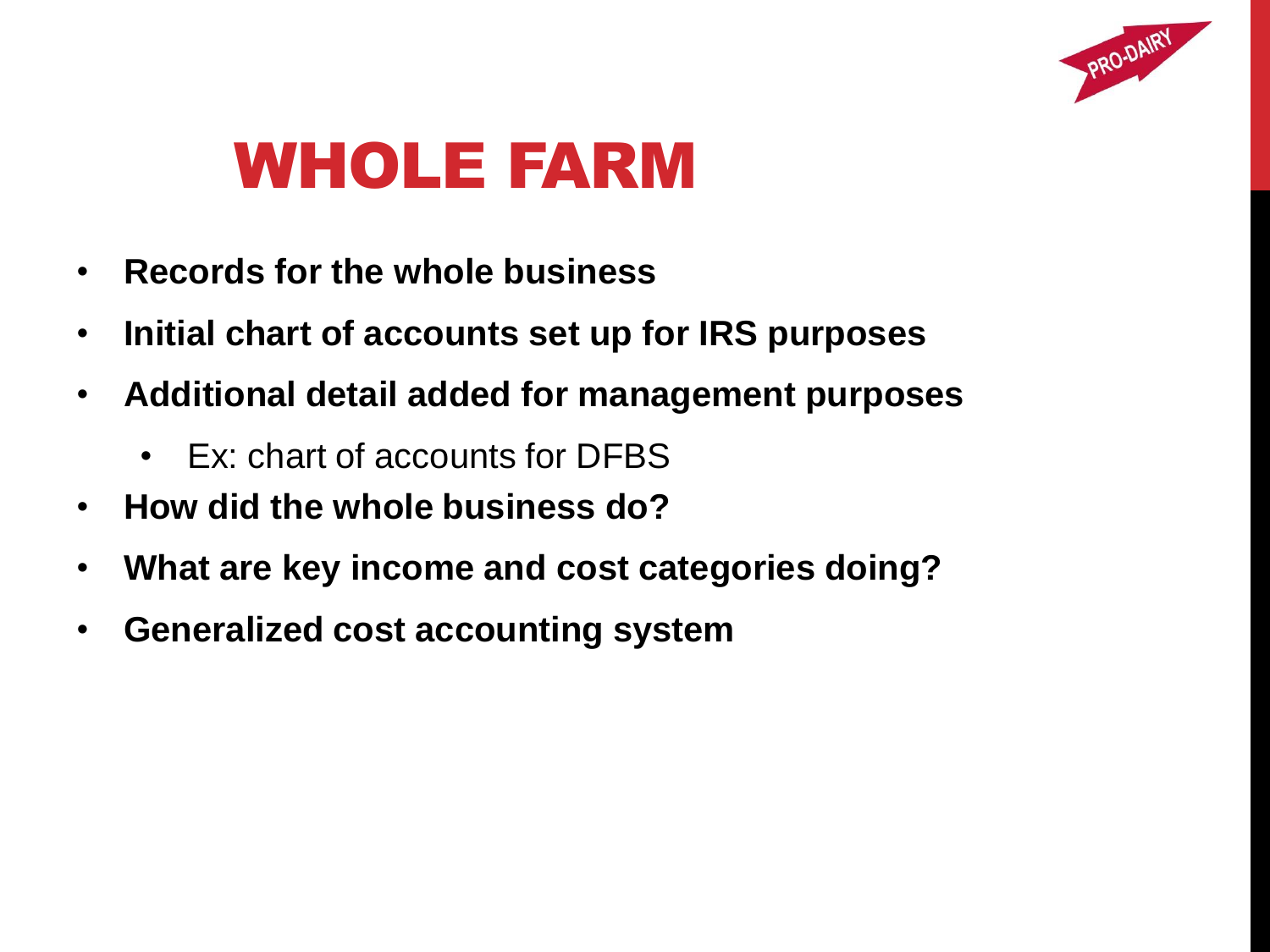

# SPECIALIZED COST ACCOUNTING

- **Keep cost detail for areas of interest**
- **Provide information for management purposes**
- **Still have to remember accrual**
	- Is account payables or inventories assigned to the sub categories?
- **Easy with computers**
	- Create additional sub-categories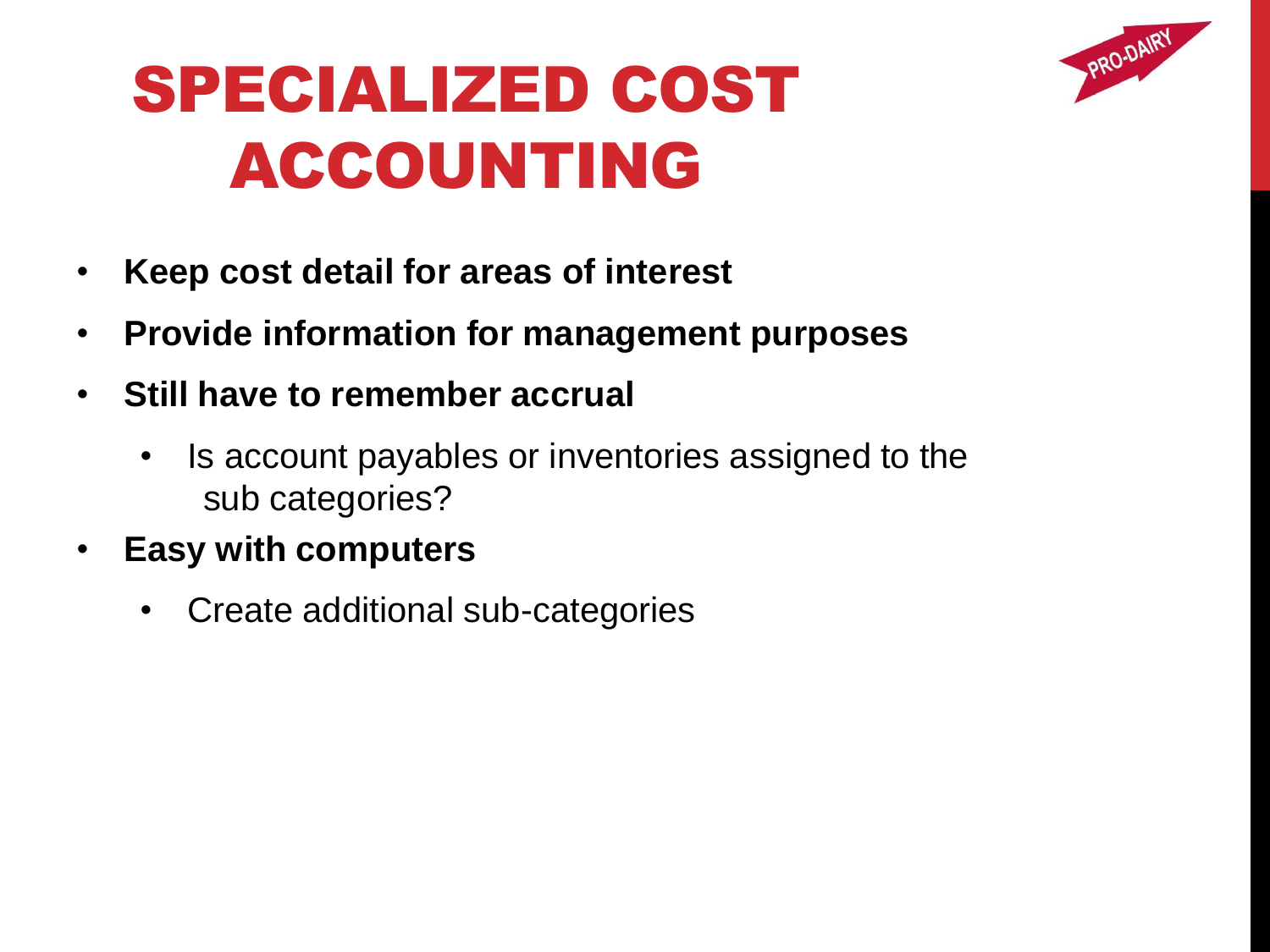

# SPECIALIZED COST ACCOUNTING

#### • **Examples**

- Machinery parts/repairs by class of machinery/equipment
- Machinery parts/repairs by piece of machinery/equipment
- Crop input costs by crop produced
- Vet and medicine breakdown
	- Mastitis
	- Fresh Cow
	- Heifers
	- Etc.
- **Not looking at any income**
- **No internal transfers**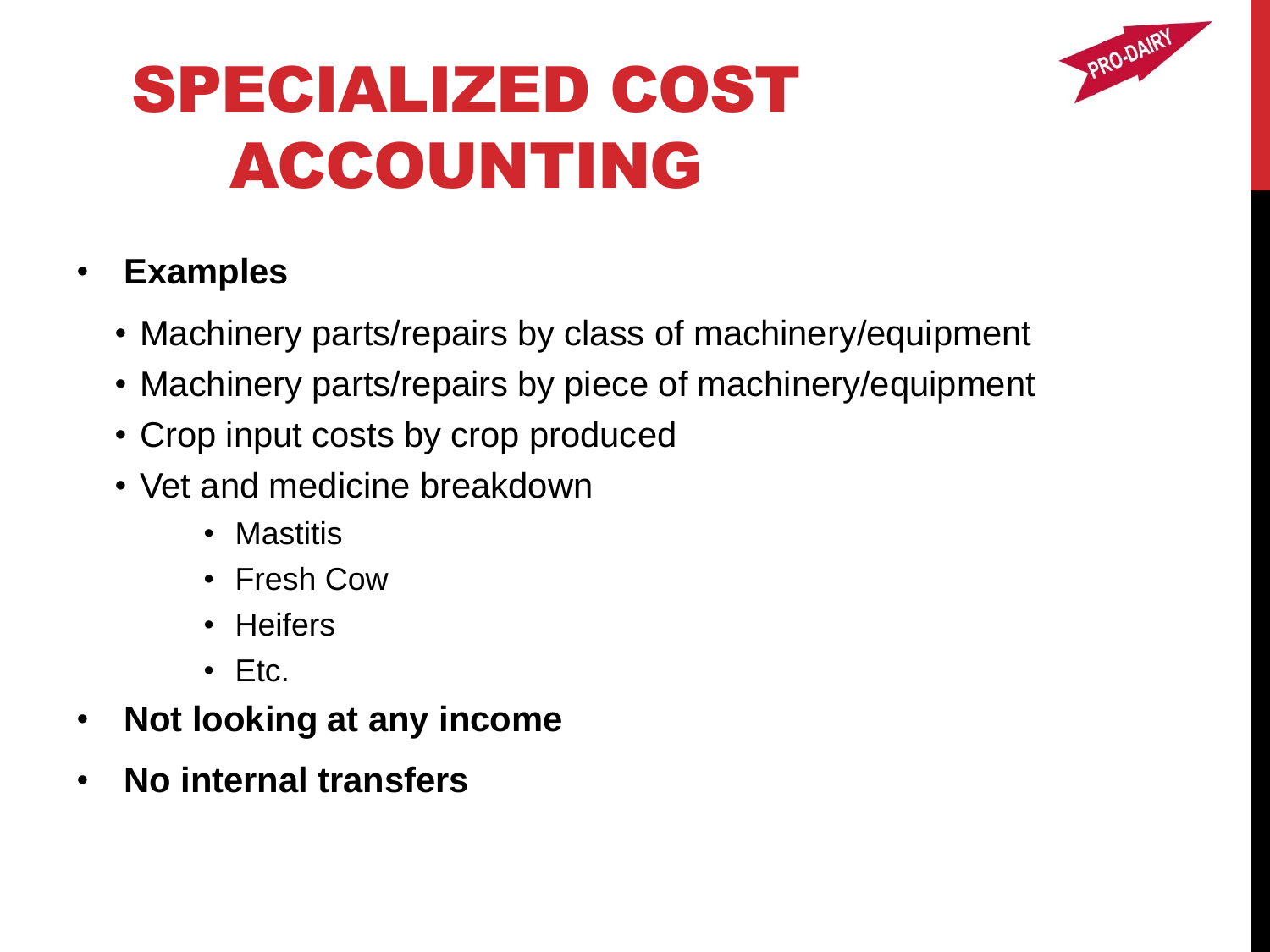

### MANAGERIAL ACCOUNTING

- **Business – responsibility centers (profit and cost centers) has been an accepted methodology for managerial accounting (activity accounting)**
- **Agriculture – enterprise accounting has been used.**
- **Activity accounting and enterprise accounting do not provide the same decision information**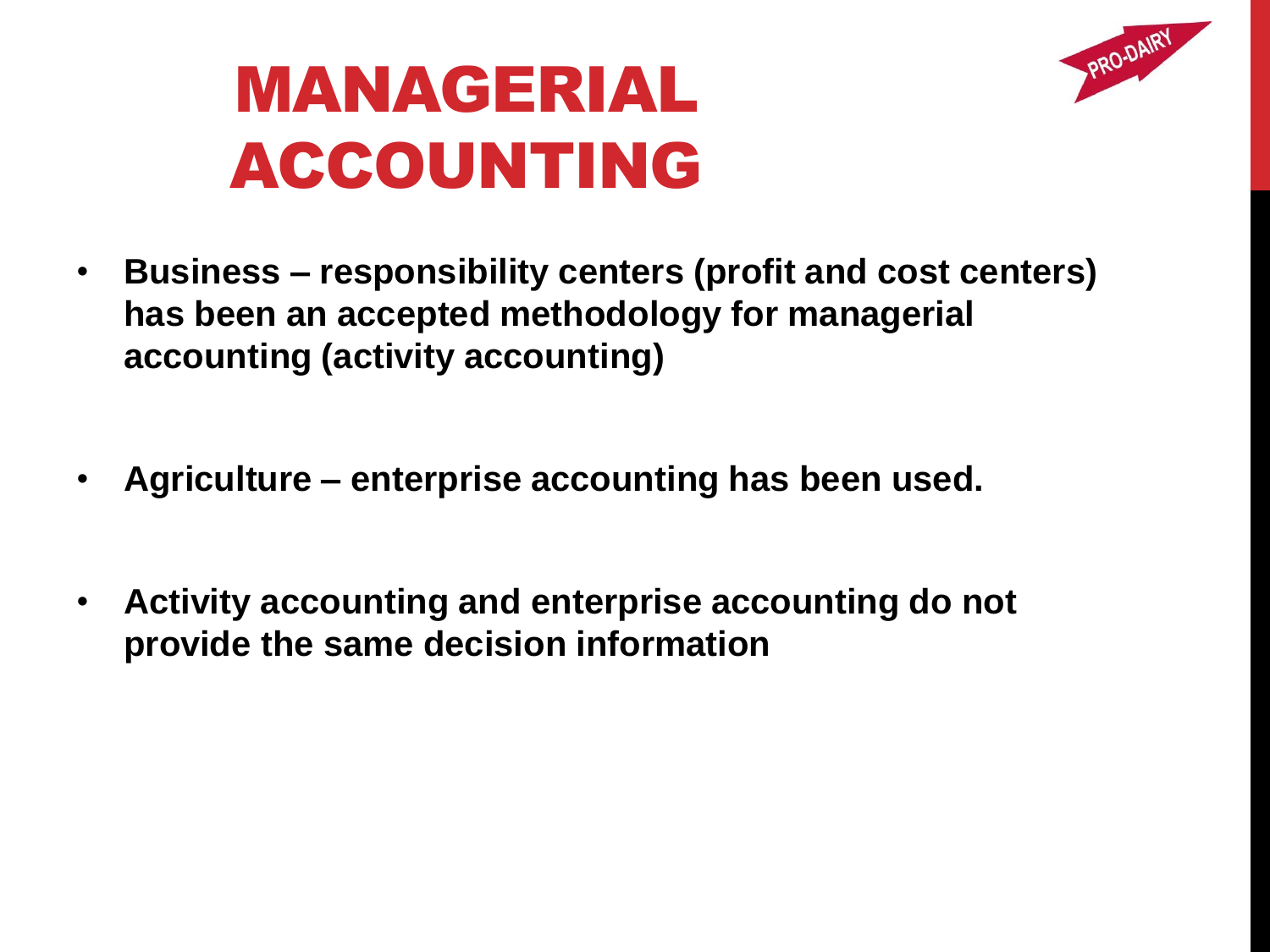

# MANAGERIAL ACCOUNTING

- **Especially useful to those operations which:**
	- Have employees managing certain activities or functions in the business
	- Have multiple crops or livestock centers
	- Manage by segments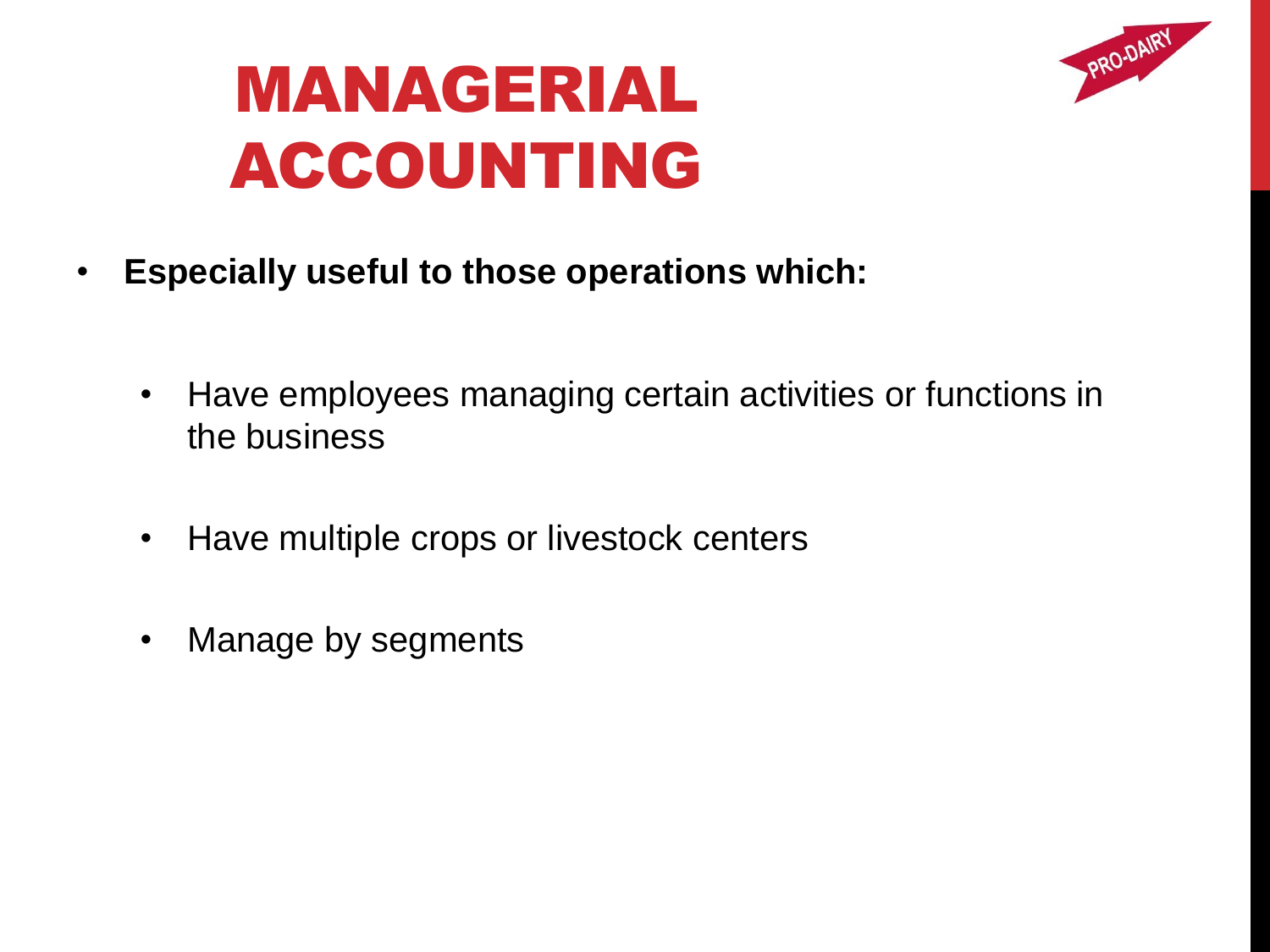

- **Break the whole farm down into different segments**
- **Internal transfers to move income and expenses between segments**
- **Production information needed for internal transfer purposes**
- **Determine performance of each area**
- **How are some costs going to be allocated?**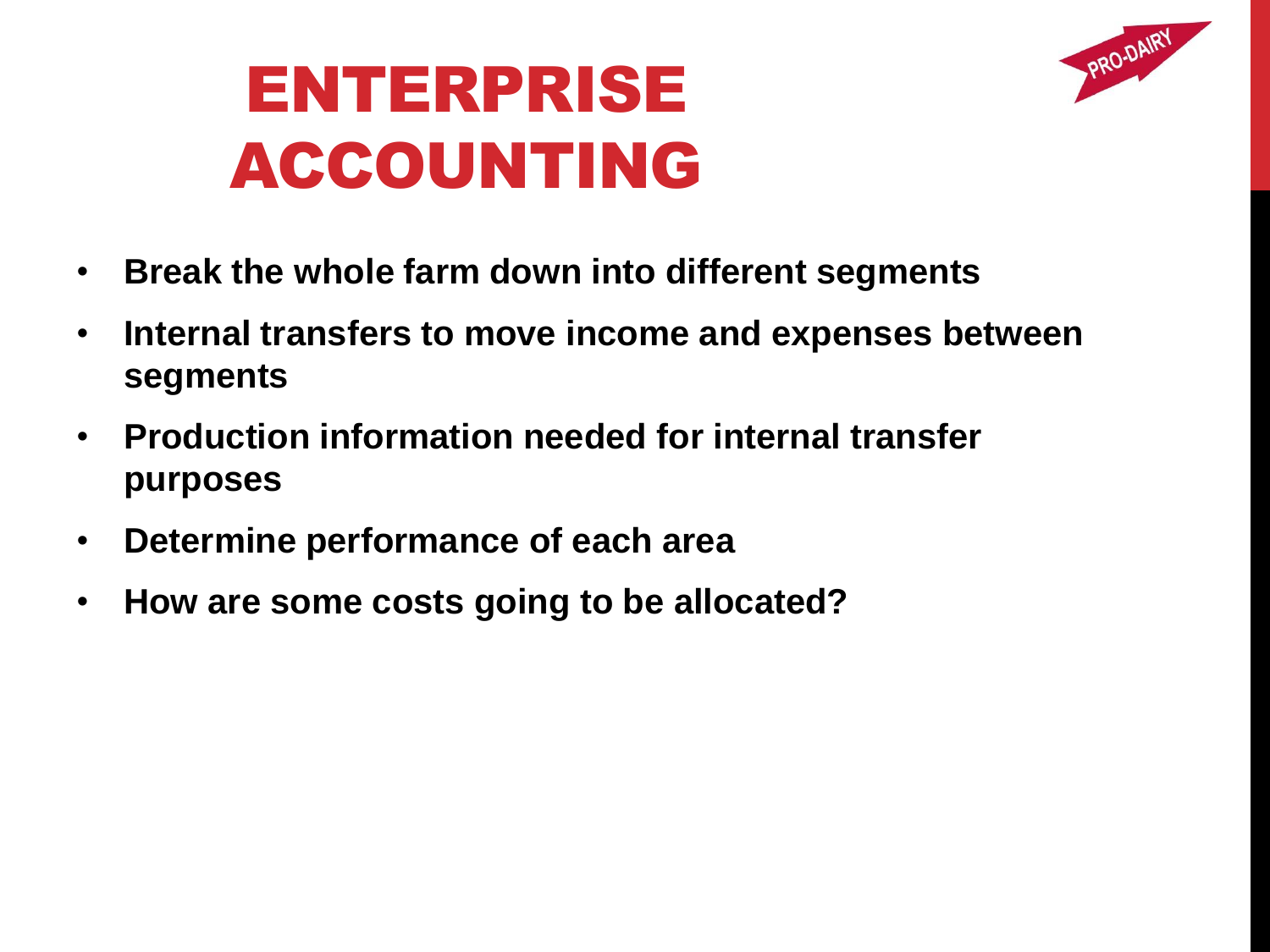

- **When do you record internal transfers?**
- **What should the internal transfer values be?**
- **When do you determine performance?**
- **Who uses information?**
- **Is accrual adjustments handled properly?**
- **Can't ignore whole farm**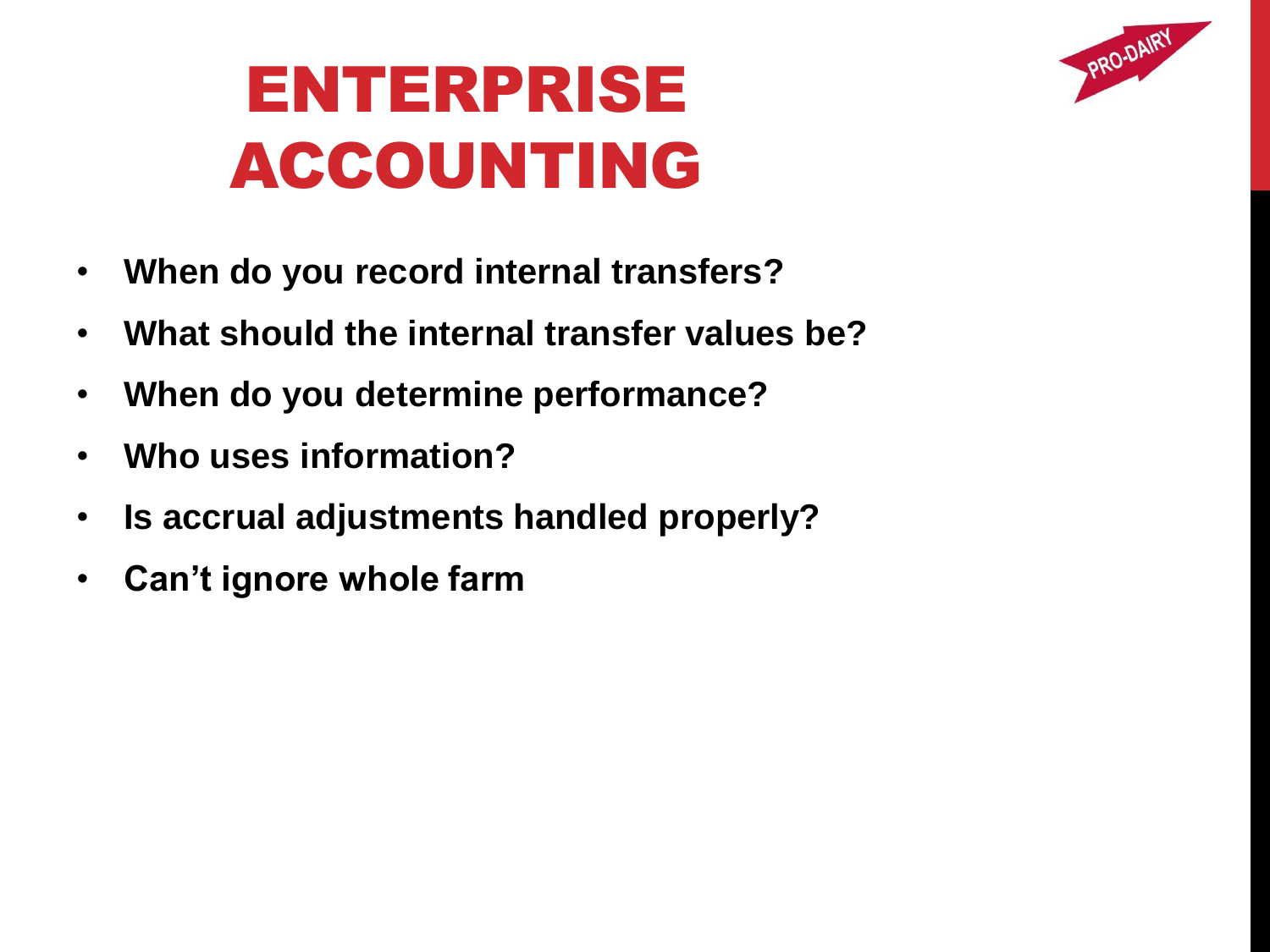

- **Three areas on most farms:**
	- Dairy
	- Replacements
	- Crops
- **Important to lay out and talk through before starting to keep everything consistent.**
- **Does this fit the management personnel/structure of the farm?**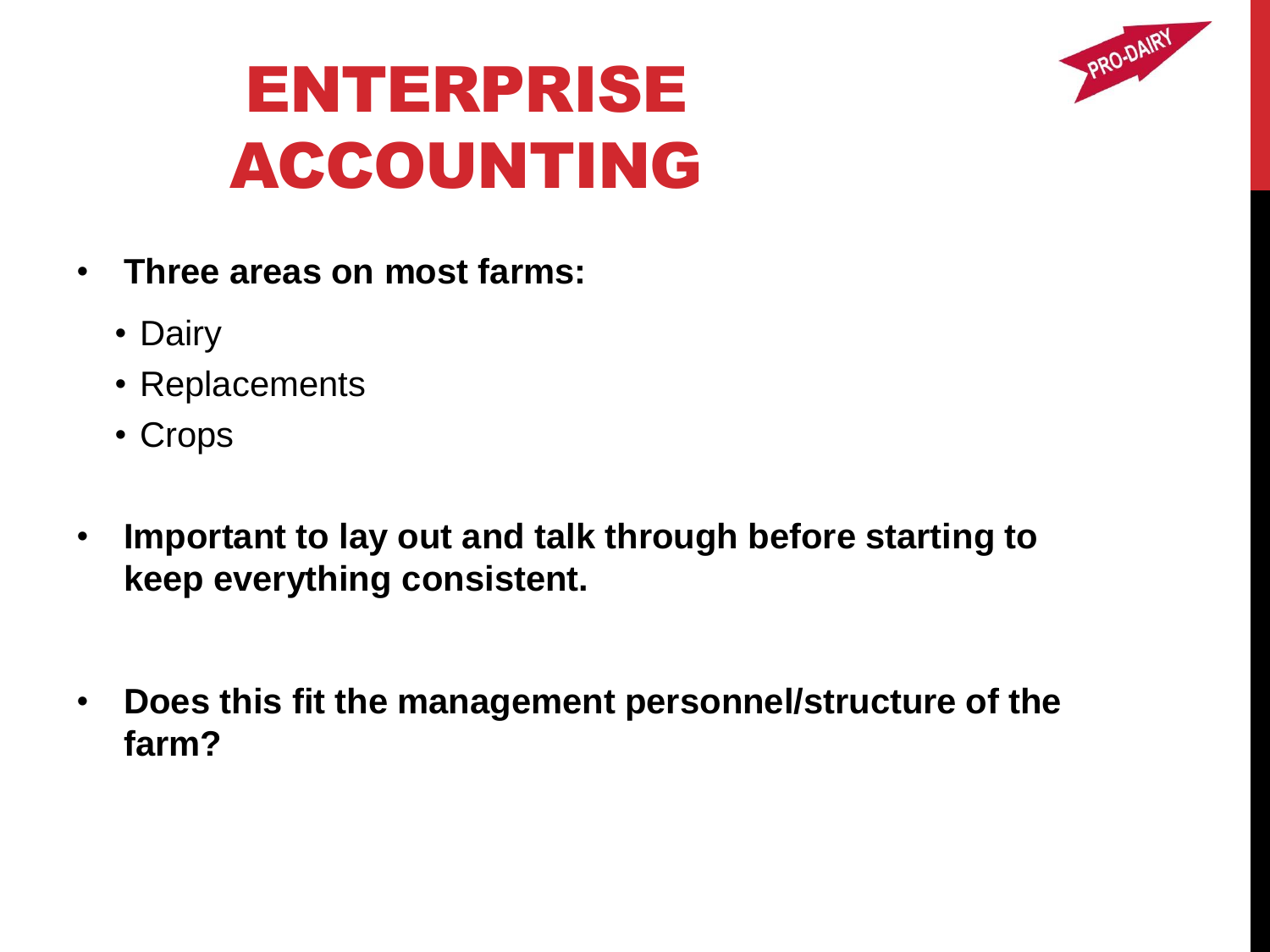

- **Not as useful if keeping some expenses vs all for the different segments**
- **Allocation challenges:**
	- **Overhead**
	- Shop
	- Labor
	- Feed center
- **What about balance sheet?**
	- Debt
	- Investment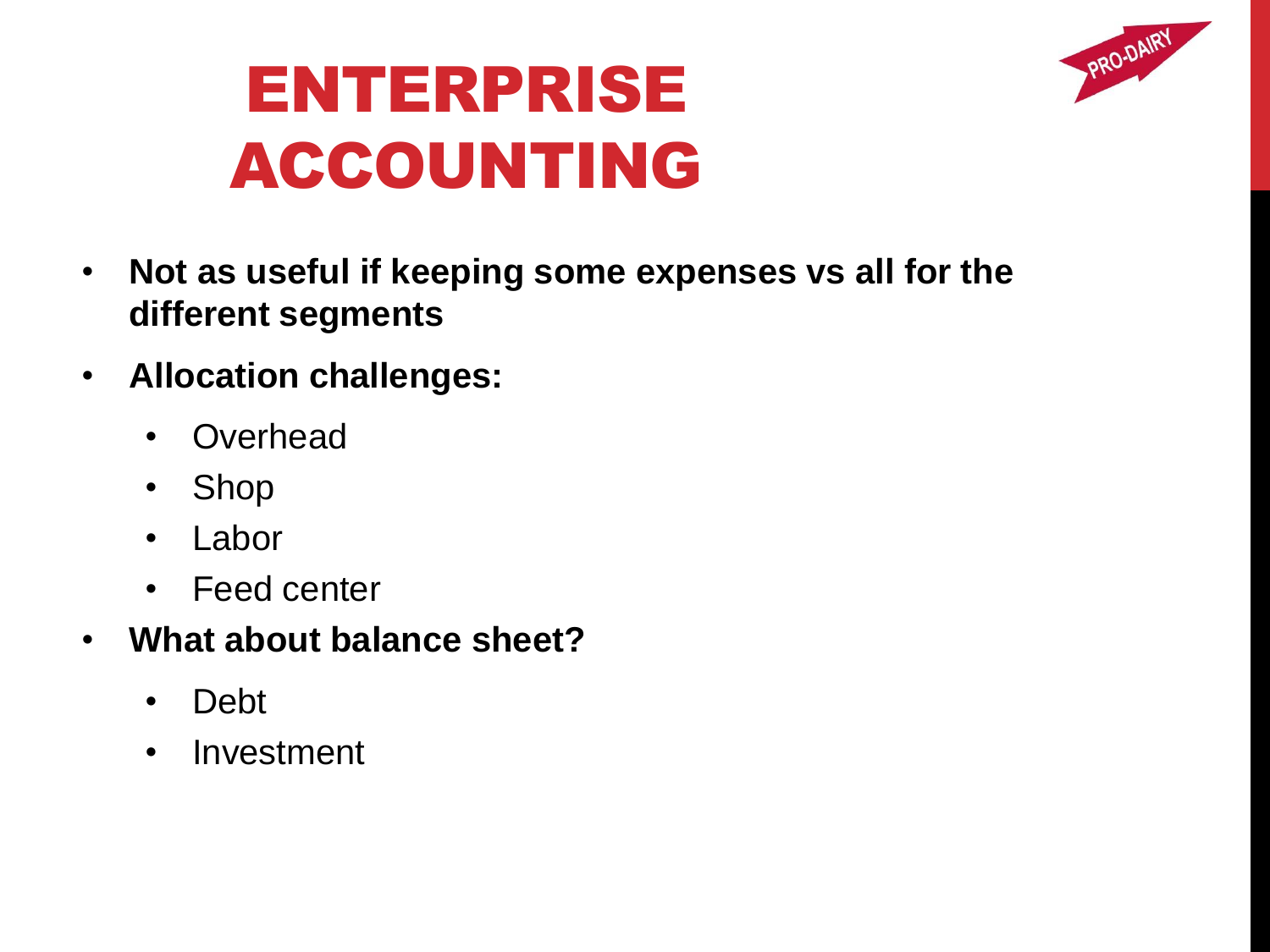

- **Look at specific areas of the business**
	- Profit Centers
	- Cost Centers
- **What are the costs associated and what income can be generated?**
- **Looks at costs by different business activities**
- **Allocation of cost centers to profit centers**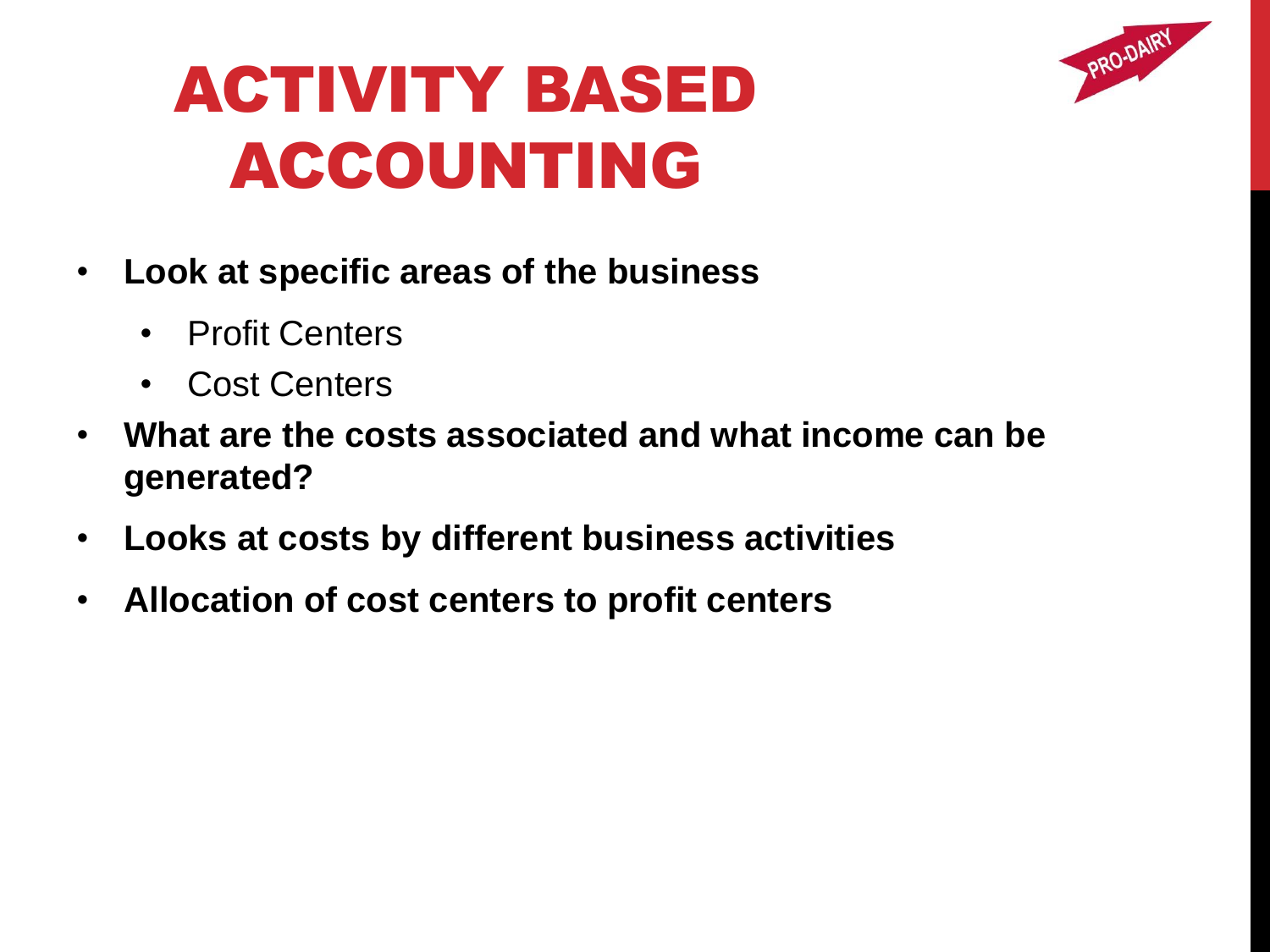

- **Can fit in with whole farm or enterprise accounting**
- **Can be stand alone**
- **May not be additive**
- **Designed to look at specific activities**
- **Goal of cost activity management:**
	- Provide the highest quality effort at the lowest possible cost
- **Not measuring profitability of cost centers**
- **Internal transfers are "at cost"**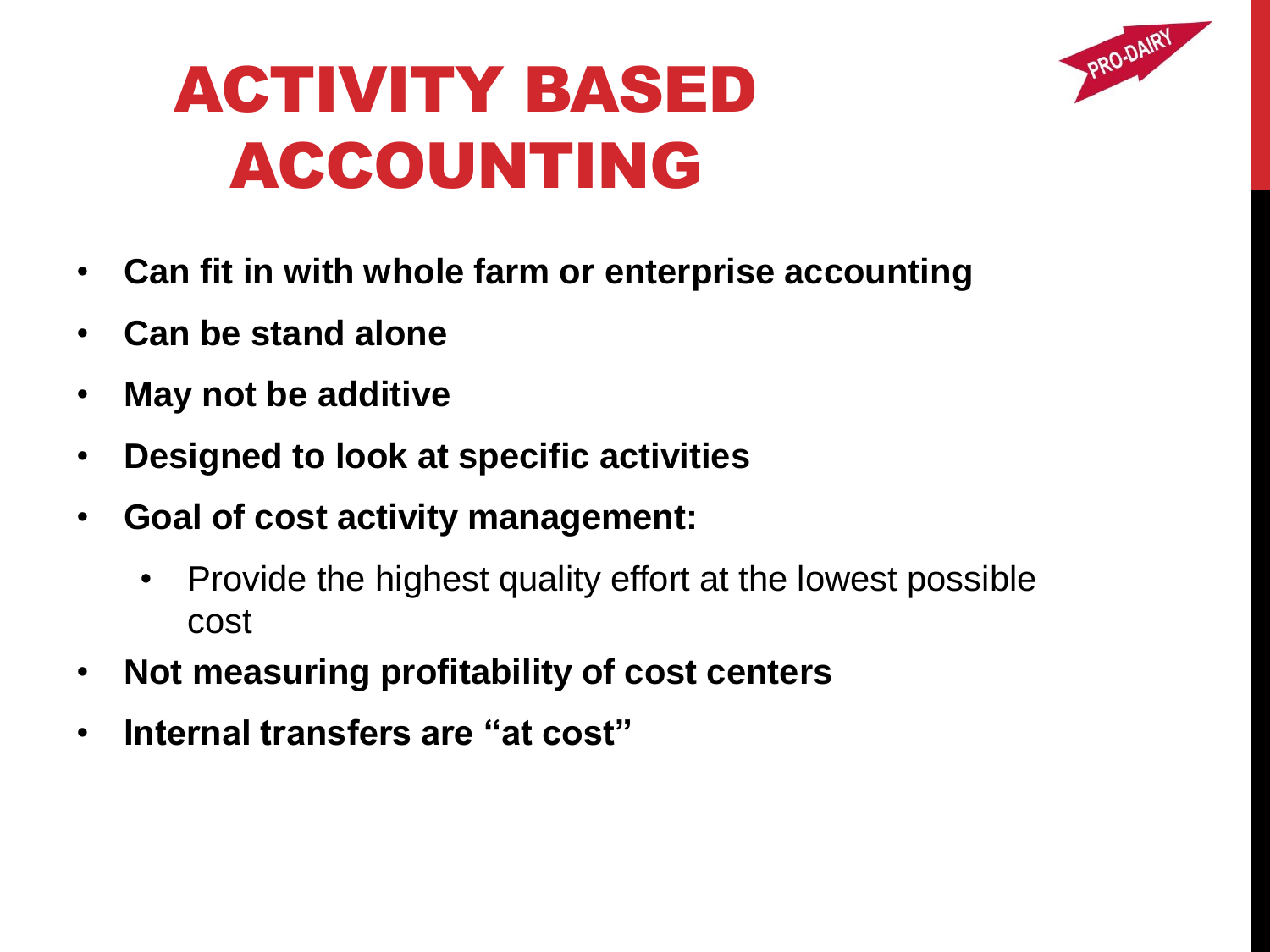

- **Cost of a DA and survival rates**
- **Cost of the fresh cow barn or pen**
- **All costs to run shop**
- **Repair costs of different equipment**
- **Costs to run milking center**
- **Costs of treating a calf – or total costs of calf program**
- **Harvesting operations**
- **Manure spreading, etc.**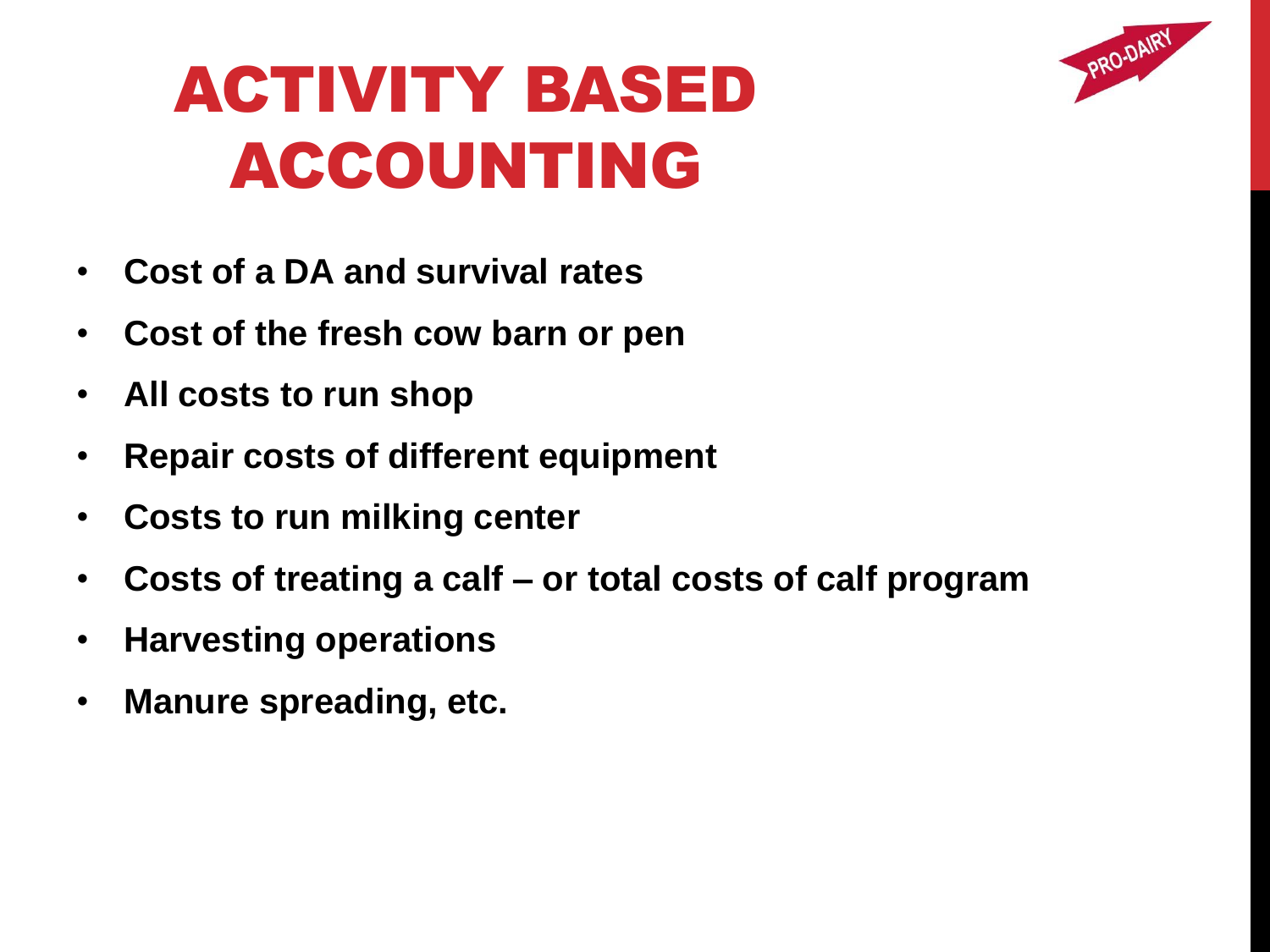

- **Fits with computers**
- **Keeps additional financial detail and production detail**
- **Providing information for management purposes**
- **Progressive farms starting to do this in some manner**
- **Some adoption by farms with multiple sites, multiple businesses, multiple management personnel**
- **More could be done with this:**
	- Software
	- Charts of accounts
	- Allocations
	- Standardization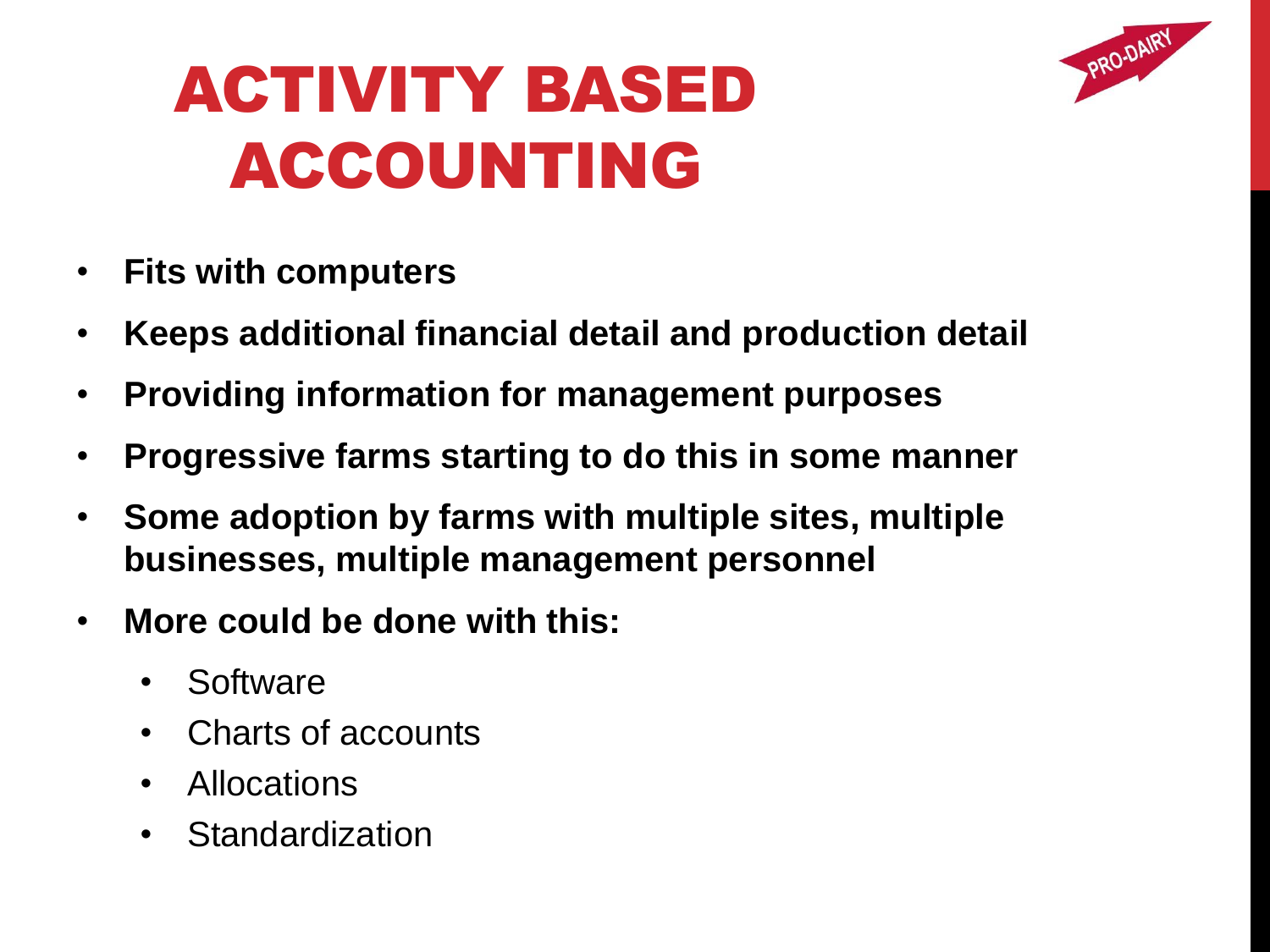#### OVERALL INCOME STATEMENT



#### **Income Statement**

**Whole Farm**

|                             | Annual    | Per Cow | Per Cwt. | <b>Direct Expenses</b>       |           |         |       |
|-----------------------------|-----------|---------|----------|------------------------------|-----------|---------|-------|
| Revenue                     |           | 1,100   | 292,500  | Feed                         | 3,143,830 | 2,858.0 | 10.75 |
| <b>Breeding Dairy Sales</b> | 13,211    | 12.0    | 0.05     | Prod. Enhancer               | 110,603   | 100.5   | 0.38  |
|                             |           |         |          | Animal Health                | 275,854   | 250.8   | 0.94  |
| Insurance Claim             | 31,968    | 29.1    | 0.11     | <b>Breeding</b>              | 120,170   | 109.2   | 0.41  |
| Dairy Beef Sale             | 66,382    | 60.3    | 0.23     | Cheese Expense               | 44,393    | 40.4    | 0.15  |
| Dairy Cull Sale             | 302,073   | 274.6   | 1.03     | Chemicals                    | 63,359    | 57.6    | 0.22  |
| <b>Dividends</b>            | 5,044     | 4.6     | 0.02     | Contract Prod.               | 60        | 0.1     | 0.00  |
| Feed                        | 1,208     | 1.1     | 0.00     | <b>Custom Hire</b>           | 333,242   | 302.9   | 1.14  |
|                             |           |         |          | Fuel                         | 61,153    | 55.6    | 0.21  |
| Gov't Payments              | 18,900    | 17.2    | 0.06     | Insurance                    | 29,103    | 26.5    | 0.10  |
| Crop Sales                  | 196,056   | 178.2   | 0.67     | Interest                     | 107,253   | 97.5    | 0.37  |
| <b>Milk Sales</b>           | 6,839,299 | 6,217.5 | 23.38    | Labor                        | 1,506,247 | 1,369.3 | 5.15  |
| <b>Other Sales</b>          | 40,945    | 37.2    | 0.14     | Lease Equipment              | 6,865     | 6.2     | 0.02  |
| <b>Produce Sales</b>        | 25,061    | 22.8    | 0.09     | Misc. Expenses               | 20,443    | 18.6    | 0.07  |
|                             |           |         |          | Prof. Services               | 154,599   | 140.5   | 0.53  |
| Profit                      | 966       | 0.9     | 0.00     | Rent                         | 192,662   | 175.1   | 0.66  |
| Rent Income                 | 109,294   | 99.4    | 0.37     | Repairs                      | 427,023   | 388.2   | 1.46  |
| <b>Research Income</b>      | 90,918    | 82.7    | 0.31     | Seed                         | 25,578    | 23.3    | 0.09  |
| <b>Walnut Sales</b>         | 9,043     | 8.2     | 0.03     | <b>Supplies</b>              | 394,882   | 359.0   | 1.35  |
| <b>Gross Revenue</b>        | 7,750,368 | 7,045.8 | 26.50    | Taxes                        | 74,223    | 67.5    | 0.25  |
|                             |           |         |          | <b>Utilities</b>             | 204,703   | 186.1   | 0.70  |
|                             |           |         |          | <b>Total Direct Expenses</b> | 7,296,245 | 6,633.0 | 24.94 |

Net Direct Production Expenses 454,123 412.8 1.55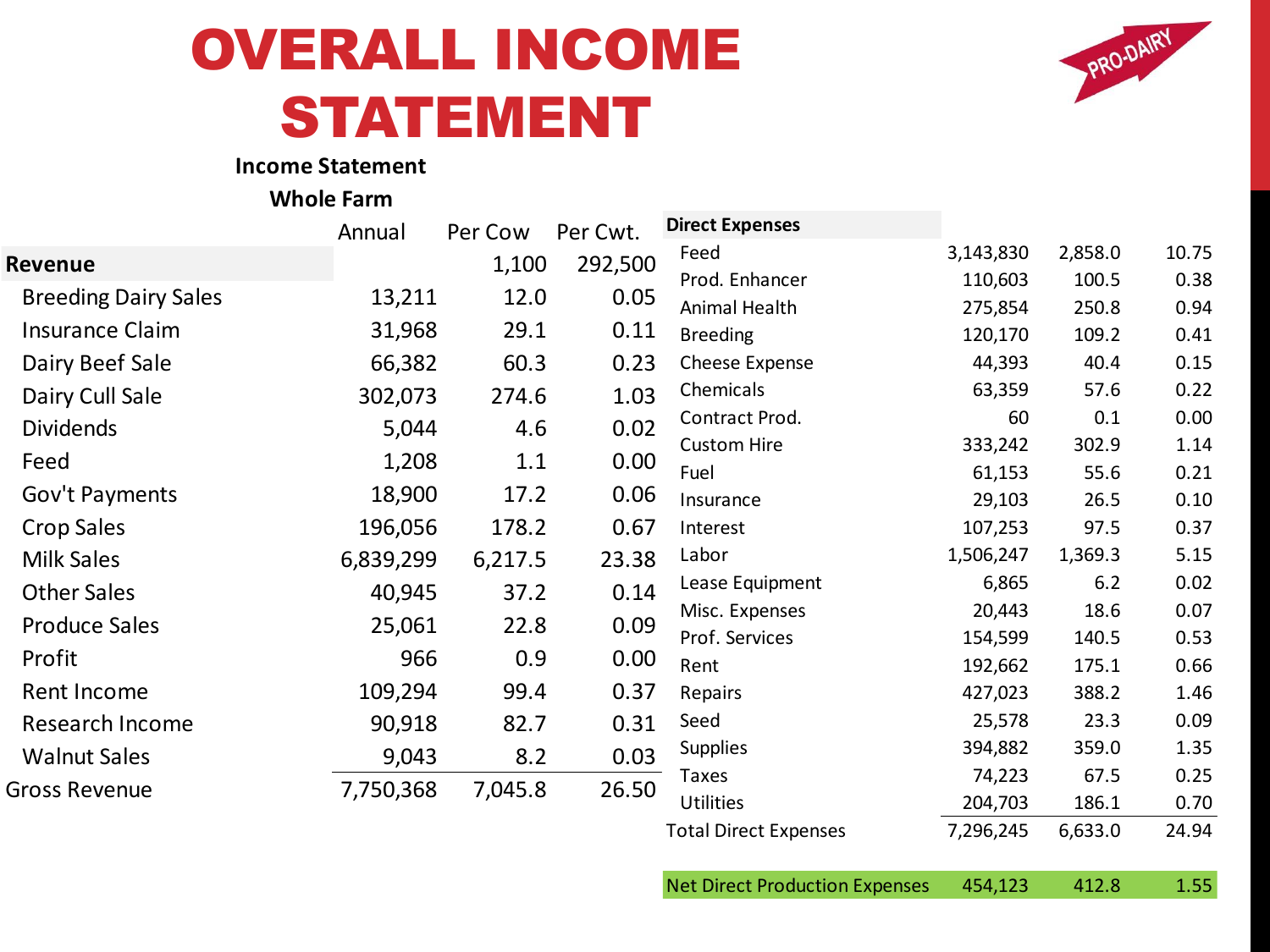#### **Profit Cent Report Profit Center: Milk Sales**



|                                               | Annual    | Per Cow | Per Cwt. |
|-----------------------------------------------|-----------|---------|----------|
| Revenue                                       |           | 1,100   | 292,500  |
| Gov't Payments                                | 18,900    | 17.2    | 0.06     |
| <b>Milk Sales</b>                             | 6,839,299 | 6,217.5 | 23.38    |
| <b>Gross Revenue</b>                          | 6,858,199 | 6,234.7 | 23.45    |
| <b>Direct Production Expenses</b>             |           |         |          |
| <b>Custom Hire</b>                            | 85,452    | 77.7    | 0.29     |
| <b>Professional Services</b>                  | 59,010    | 53.6    | 0.20     |
| <b>Total Direct Expenses</b>                  | 144,462   | 131.3   | 0.49     |
| <b>Net Direct Production Expense</b>          | 6,713,737 | 6,103.4 | 22.95    |
| <b>Indirect Expenses (Support Operations)</b> |           |         |          |
| <b>Herd Management</b>                        | 3,865,754 | 3,514.3 | 13.22    |
| <b>Milk Harvest</b>                           | 1,300,053 | 1,181.9 | 4.44     |
| Replacement                                   | 393,109   | 357.4   | 1.34     |
| Equipment                                     | 189,506   | 172.3   | 0.65     |
| <b>Total Indirect Expenses</b>                | 5,748,422 | 5,225.8 | 19.65    |
| <b>Production Margin</b>                      | 965,315   | 877.6   | 3.30     |
| Sales, General and Administrative             |           |         |          |
| Overhead                                      | 378,806   | 344.4   | 1.30     |
| <b>Total Sales, G&amp;A Expense</b>           | 378,806   | 344.4   | 1.30     |
| <b>Operating Margin</b>                       | 586,509   | 533.2   | 2.01     |
| Financing                                     |           |         |          |
| Financing                                     | 67,242    | 61.1    | 0.23     |
| <b>Total Financing Expense</b>                | 67,242    | 61.1    | 0.23     |
| <b>Net Marge before Taxes</b>                 | 519,267   | 472.1   | 1.78     |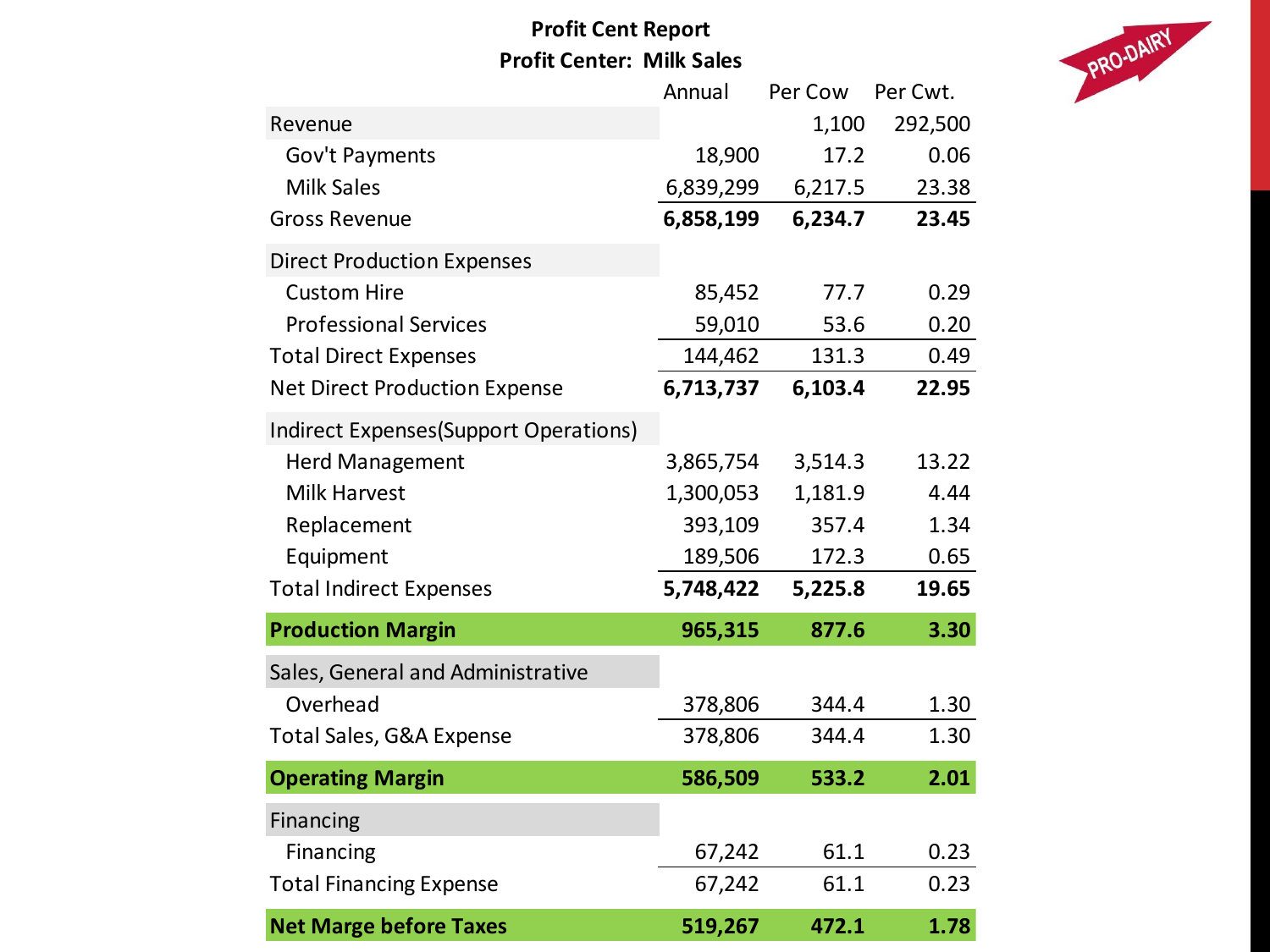| <b>Cost Center Report</b><br><b>Cost Center: Herd</b> |              |            |          |  |  |
|-------------------------------------------------------|--------------|------------|----------|--|--|
|                                                       |              |            |          |  |  |
| Revenue                                               |              | 1,100      | 292,500  |  |  |
| Claim                                                 | 31,968       | 29.1       | 0.11     |  |  |
| Dairy Beef Sale                                       | 41,716       | 37.9       | 0.14     |  |  |
| <b>Gross Revenue</b>                                  | 73,684       | 67.0       | 0.25     |  |  |
| <b>Direct Production Expenses</b>                     |              |            |          |  |  |
| Feed                                                  | 2,833,063    | 2,575.5    | 9.69     |  |  |
| <b>Production Enhancer</b>                            | 110,603      | 100.5      | 0.38     |  |  |
| <b>Animal Health</b>                                  | 108,565      | 98.7       | 0.37     |  |  |
| <b>Breeding</b>                                       | 108,843      | 98.9       | 0.37     |  |  |
| Labor                                                 | 212,960      | 193.6      | 0.73     |  |  |
| Prof. Service                                         | 5,405        | 4.9        | 0.02     |  |  |
| <b>Supplies</b>                                       | 3,419        | 3.1        | 0.01     |  |  |
| <b>Total Direct Expenses</b>                          | 3,382,858    | 3,075.3    | 11.57    |  |  |
| <b>Net Direct Production Expense</b>                  | $-3,309,174$ | $-3,008.3$ | $-11.31$ |  |  |
| Indirect Expenses (Support Operations)                |              |            |          |  |  |
| Overhead                                              | 552,650      | 502.4      | 1.89     |  |  |
| Feed                                                  | 3,932        | 3.6        | 0.01     |  |  |
| <b>Total Indirect Expenses</b>                        | 556,582      | 506.0      | 1.90     |  |  |
| <b>Net Production Expense</b>                         | $-3,865,756$ | $-3,514.3$ | $-13.22$ |  |  |
| Costs                                                 |              |            |          |  |  |
| <b>Total Production Costs</b>                         | 3,939,440    | 3,581.3    | 13.47    |  |  |
| Allocation of Expenses for Cost Center: Herd          |              |            |          |  |  |
| <b>CENTER NAME</b>                                    | Percent      |            |          |  |  |
| <b>Milk Sales</b>                                     | 100%         |            |          |  |  |

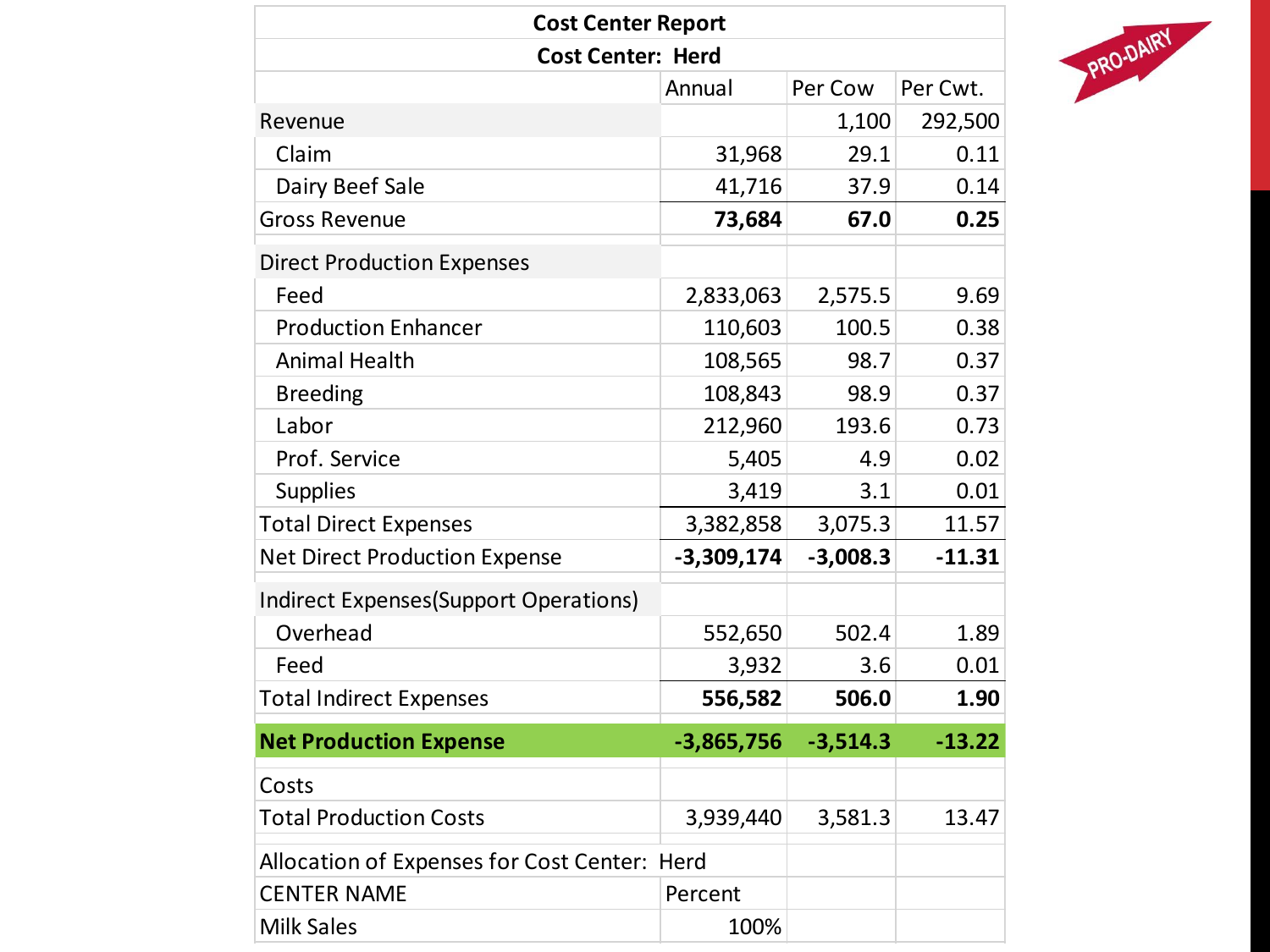| <b>Cost Center Report</b>                    |                |                |          |  |
|----------------------------------------------|----------------|----------------|----------|--|
| <b>Cost Center: Parlor</b>                   |                |                |          |  |
|                                              |                | Per Cow        |          |  |
|                                              | Annual         | <b>Milking</b> | Per Cwt. |  |
| Revenue                                      |                | 1,204,500      | 292,500  |  |
| <b>Gross Revenue</b>                         | $\mathbf 0$    | 0.000          | 0.00     |  |
| <b>Direct Production Expenses</b>            |                |                |          |  |
| Labor                                        | 405,106        | 0.336          | 1.38     |  |
| Rent                                         | 6,865          | 0.006          | 0.02     |  |
| Repairs                                      | 146,649        | 0.122          | 0.50     |  |
| <b>Supplies</b>                              | 294,398        | 0.244          | 1.01     |  |
| <b>Utilities</b>                             | 95,349         | 0.079          | 0.33     |  |
| <b>Total Direct Expenses</b>                 | 948,367        | 0.787          | 3.24     |  |
| <b>Net Direct Production Expense</b>         | $-948,367$     | $-0.787$       | $-3.24$  |  |
| Indirect Expenses (Support Operations)       |                |                |          |  |
| Overhead                                     | 351,686        | 0.292          | 1.20     |  |
|                                              | $\overline{0}$ | 0.000          | 0.00     |  |
| <b>Total Indirect Expenses</b>               | 351,686        | 0.292          | 1.20     |  |
| <b>Net Production Expense</b>                | $-1,300,053$   | $-1.079$       | $-4.44$  |  |
| Costs                                        |                |                |          |  |
| <b>Total Production Costs</b>                | 1,300,053      | 1.079          | 4.44     |  |
| Allocation of Expenses for Cost Center: Herd |                |                |          |  |
| <b>CENTER NAME</b>                           | Percent        |                |          |  |
| <b>Milk Sales</b>                            | 100%           |                |          |  |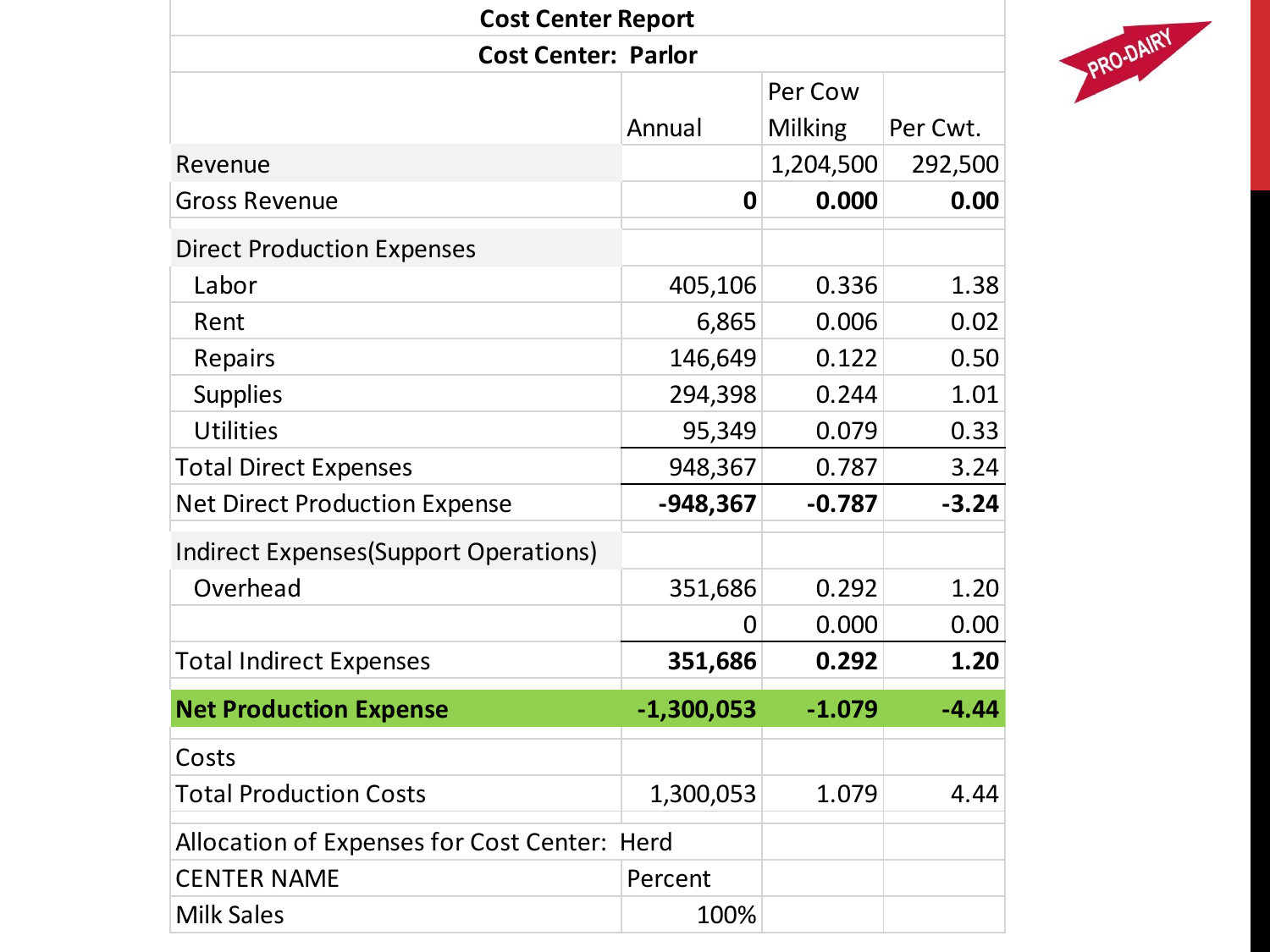| <b>Cost Center Report</b>             |              |          |          |  |  |
|---------------------------------------|--------------|----------|----------|--|--|
| <b>Cost Center: Dairy Overhead</b>    |              |          |          |  |  |
|                                       | Annual       | Per Cow  | Per Cwt. |  |  |
| Revenue                               |              | 1,100    | 292,500  |  |  |
| <b>Brd Dairy Sales</b>                | 4,309        | 3.9      | 0.01     |  |  |
| Feed                                  | 1,208        | 1.1      | 0.00     |  |  |
| Other                                 | 38,130       | 34.7     | 0.13     |  |  |
| <b>Gross Revenue</b>                  | 43,647       | 39.7     | 0.15     |  |  |
| <b>Direct Production Expenses</b>     |              |          |          |  |  |
| <b>Animal Health</b>                  | 167289       | 152.1    | 0.57     |  |  |
| <b>Contract Production</b>            | 120          | 0.1      | 0.00     |  |  |
| <b>Custom Hire</b>                    | 42563        | 38.7     | 0.15     |  |  |
| Fuel                                  | 28           | 0.0      | 0.00     |  |  |
| Insurance                             | 463          | 0.4      | 0.00     |  |  |
| Labor                                 | 414,864      | 377.1    | 1.42     |  |  |
| Lease Equipment                       | 6,865        | 6.2      | 0.02     |  |  |
| Misc. Expense                         | 17,698       | 16.1     | 0.06     |  |  |
| Prof. Service                         | 77,317       | 70.3     | 0.26     |  |  |
| Rent                                  | 82,364       | 74.9     | 0.28     |  |  |
| Repairs                               | 105,511      | 95.9     | 0.36     |  |  |
| <b>Supplies</b>                       | 61,945       | 56.3     | 0.21     |  |  |
| <b>Taxes</b>                          | 7,903        | 7.2      | 0.03     |  |  |
| <b>Utilities</b>                      | 63,566       | 57.8     | 0.22     |  |  |
| <b>Total Direct Expenses</b>          | 1,048,496    | 953.2    | 3.58     |  |  |
| <b>Net Direct Production Expense</b>  | $-1,004,849$ | $-913.5$ | $-3.44$  |  |  |
| Indirect Expenses(Support Operations) |              |          |          |  |  |
| <b>Total Indirect Expenses</b>        | $\mathbf 0$  | 0.0      | 0.00     |  |  |

| <b>Net Production Expense</b>                | $-1,004,849$ | $-913.5$ | $-3.44$ |
|----------------------------------------------|--------------|----------|---------|
| Costs                                        |              |          |         |
| <b>Total Production Costs</b>                | 1,048,496    | 953.2    | 3.58    |
| Allocation of Expenses for Cost Center: Herd |              |          |         |
| <b>CENTER NAME</b>                           | Percent      |          |         |
| Herd                                         | 55%          |          |         |
| Parlor                                       | 35%          |          |         |
| Dairy Replacement                            | 10%          |          |         |

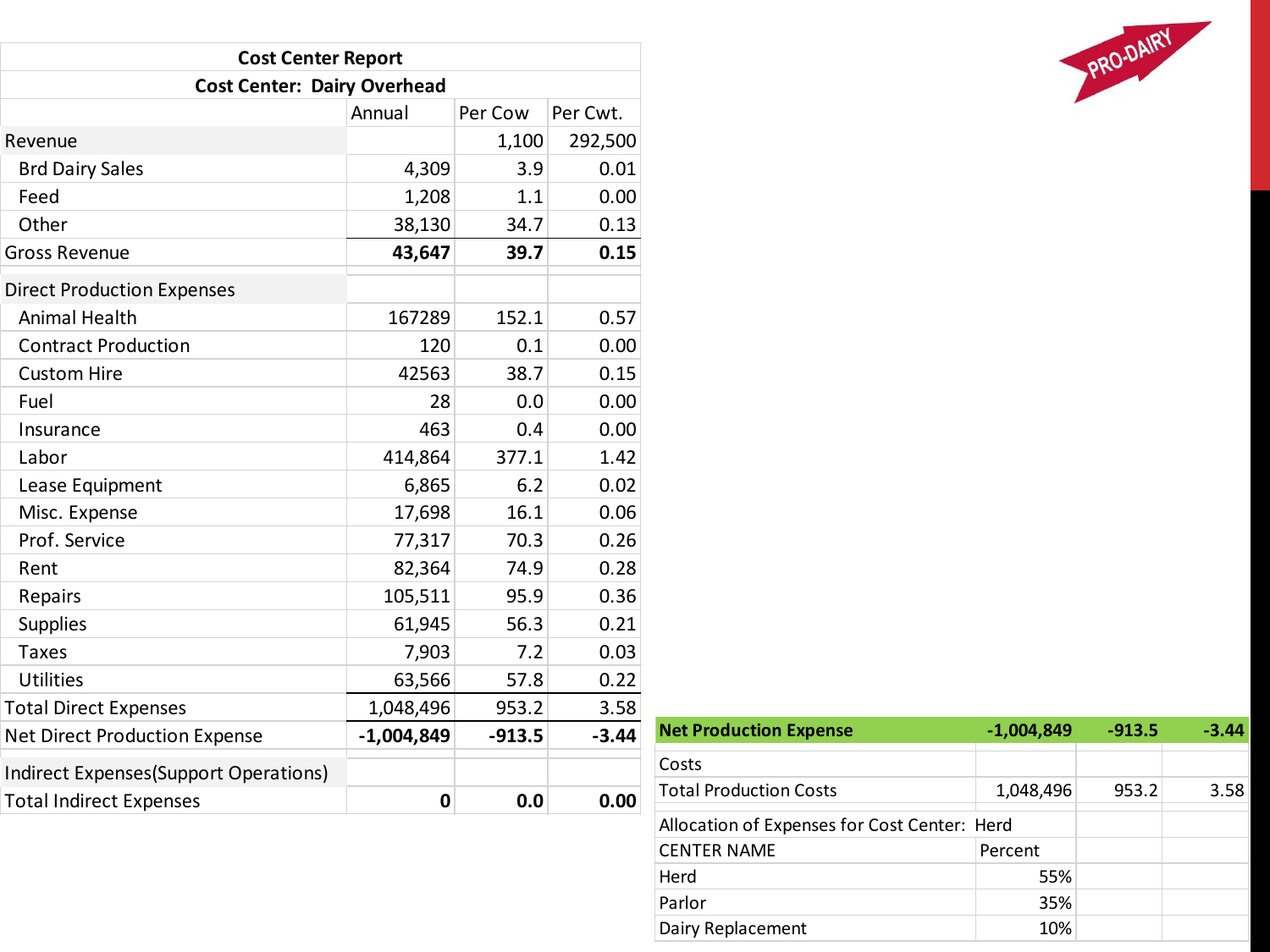

# MANAGEMENT STRUCTURE/INTENT

#### • **Management structure**

- Key management personnel
- What is their management intent?
- What information do they need to better fulfil management intent?
- **Design record keeping to meet management intent**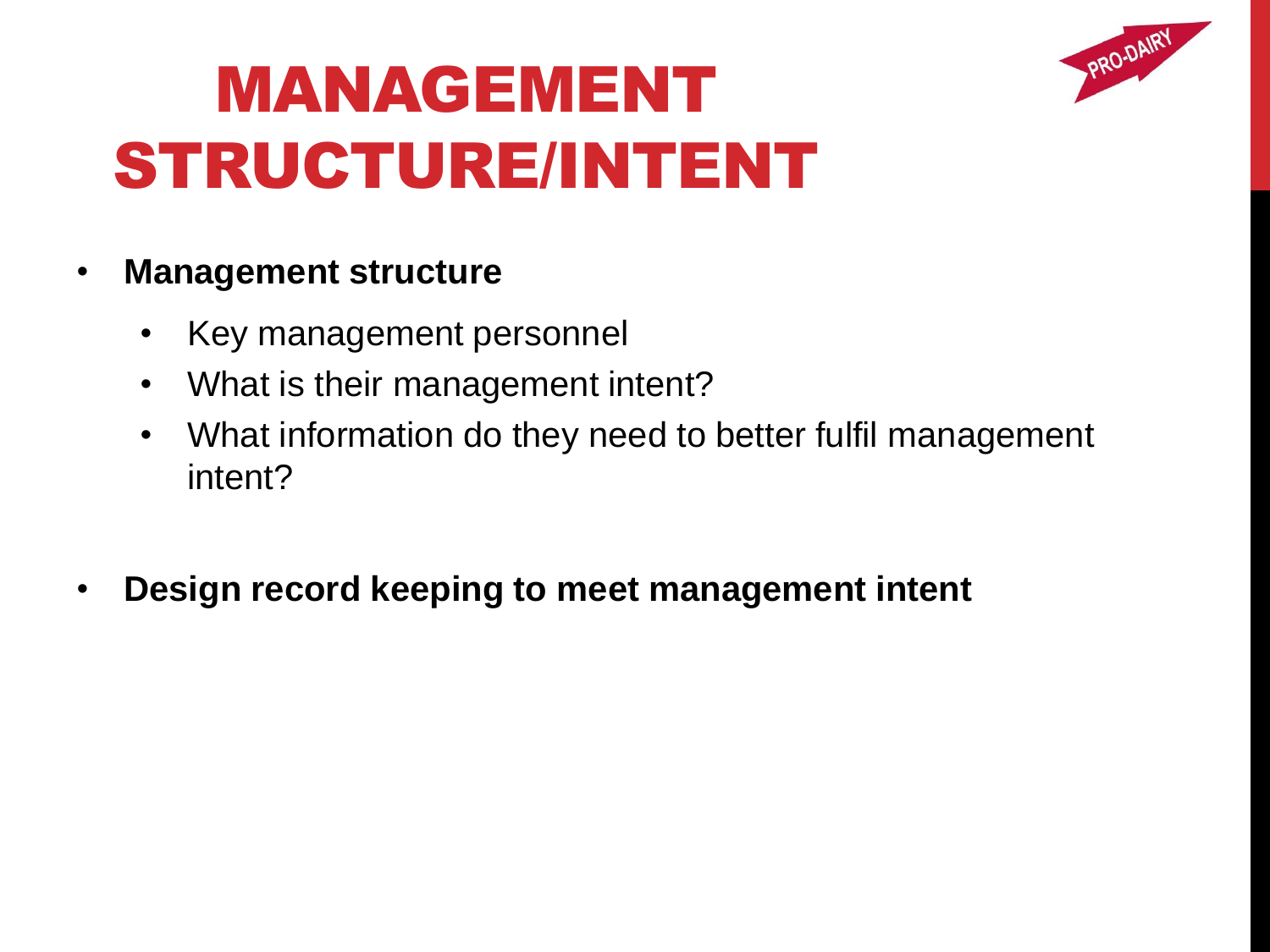

### DAIRY PROFIT & COST CENTERS

#### **Profit Centers**

- **Milk Sales**
- **Beef Sales**
- **Crop Sales**
- **Other?**

#### **Cost Centers**

- **Milking Center**
- **Replacements**
- **Shop**
- **Crops**
- **Feed Center**
- **Other?**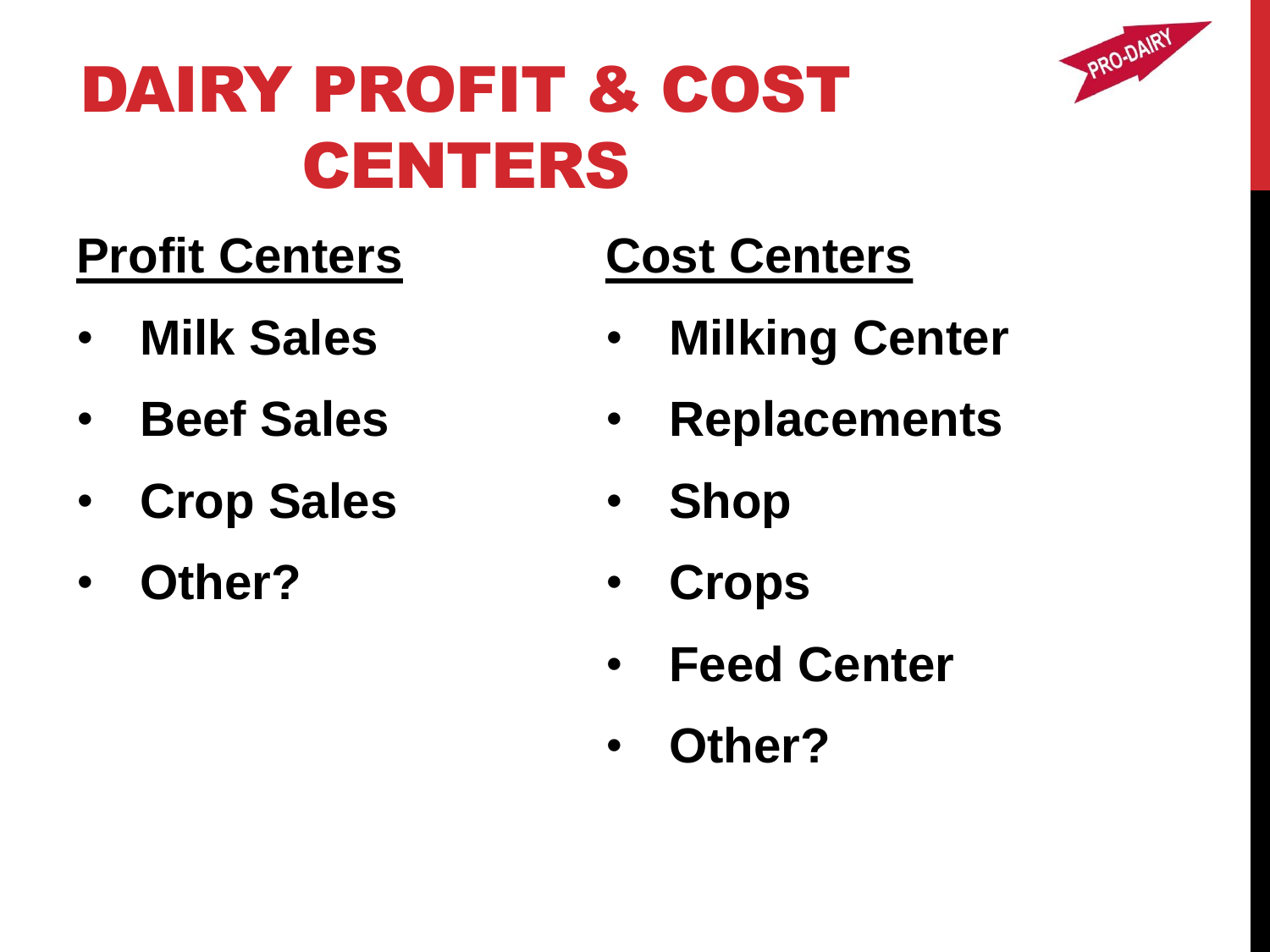

# BOOKKEEPER CHALLENGES

- **Challenges for bookkeepers:**
	- What was the expense for?
	- Who is telling bookkeeper where to put things?
	- Who is verifying invoices/items?
- **As we move towards higher level of managerial accounting:**
	- Better communications
	- More formal process
	- More automation
	- Is a Comptroller needed?
	- Is a CFO needed?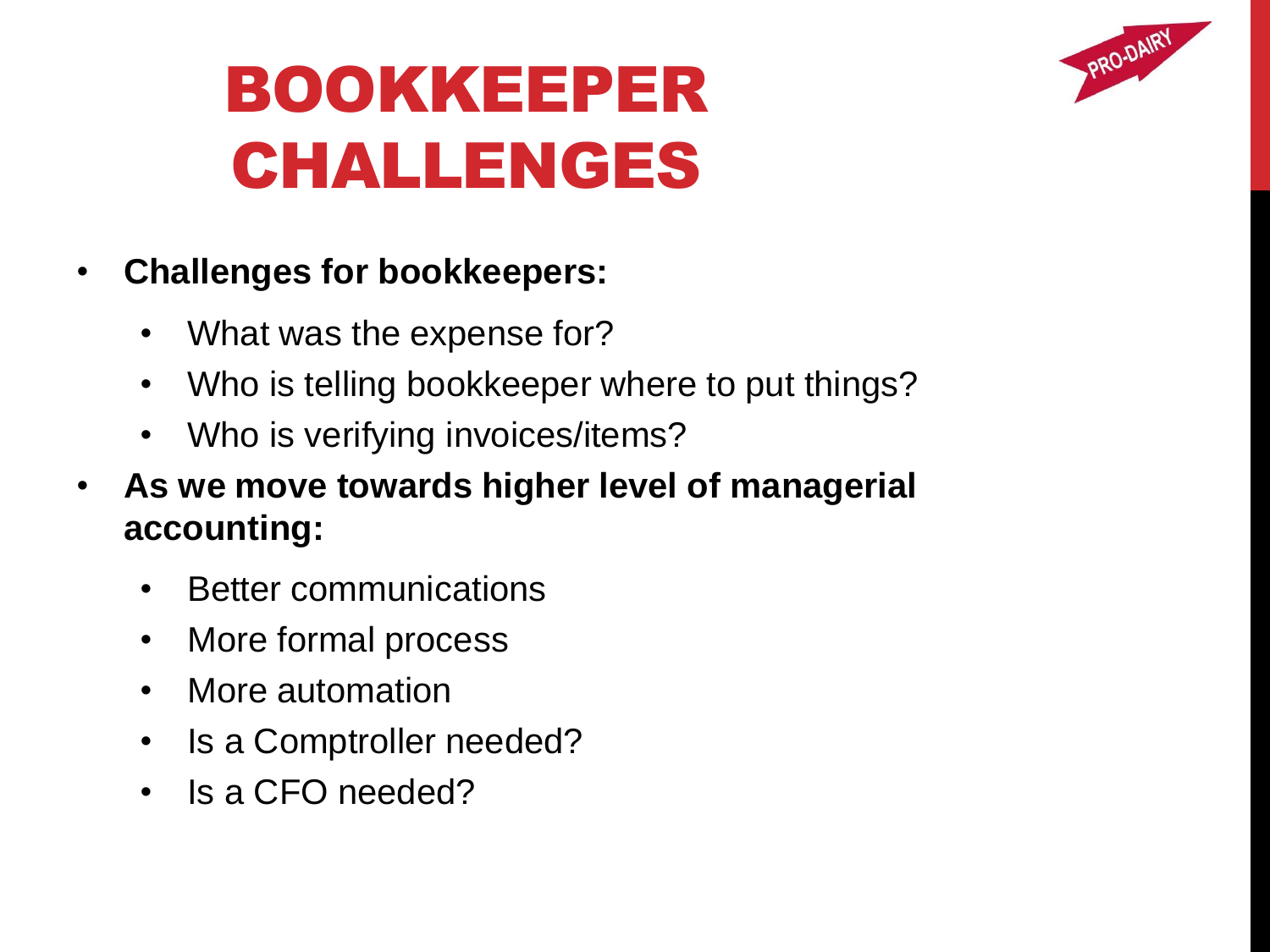



- **Opportunity to continue improving financial records for management purposes**
- **No universal system**
- **Increase detail as needed/desired by the management team**